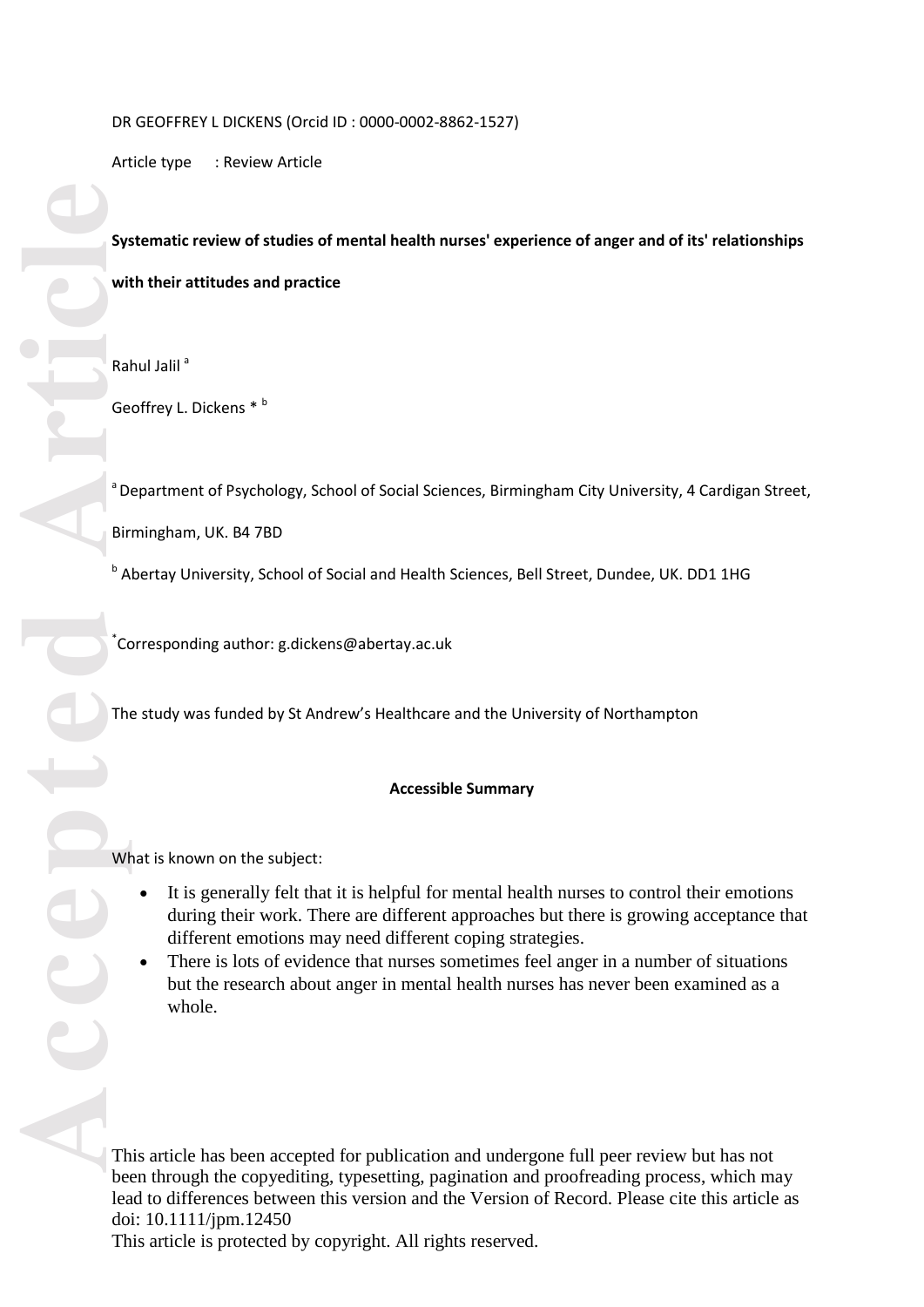What the paper adds to existing knowledge

- We have systematically identified all previous research where nurses completed measures that tried to measure their anger in certain situations, compared it to other people, or investigated how it affected them or what its' relationship was with their practice.
- Only a few studies have measured nurses' anger. However, it seems that while nurses are not generally angrier than any other group they do often feel anger in relation to management of patient aggression and their job situation more generally.

What are the implications for practice:

 Anger is the most commonly reported problematic emotion for mental health nurses. It may influence their practice and affect their wellbeing. This has implications for staff support and training.

# **Abstract**

# **Introduction**

Emotional regulation is important in mental health nursing practice but individual emotions may require different regulation strategies. There is ample evidence that nurses experience anger specifically during their work, for example when experiencing patient aggression . It is, therefore, important to consolidate what is known about how anger manifests in mental health nursing practice.

# **Aim**

We aimed to systematically identify, evaluate, and synthesise results from studies about mental health nurses and anger , where anger was measured objectively .

# **Methods**

Systematic literature review based on PRISMA guidelines .

# **Results.**

We identified 12 studies. A range of validated and non-validated instruments were used. Mental health nurses may have lower levels of anger than normative samples but anger is commonly reported as an issue for them. Anger was studied in relation to its links with i) clinical management of patients, notably violence containment; and ii) employment issues more generally, notably job motivation . Anger is related to nurses' attitudes about the acceptability of coercion but there is no evidence that it results in more coercion.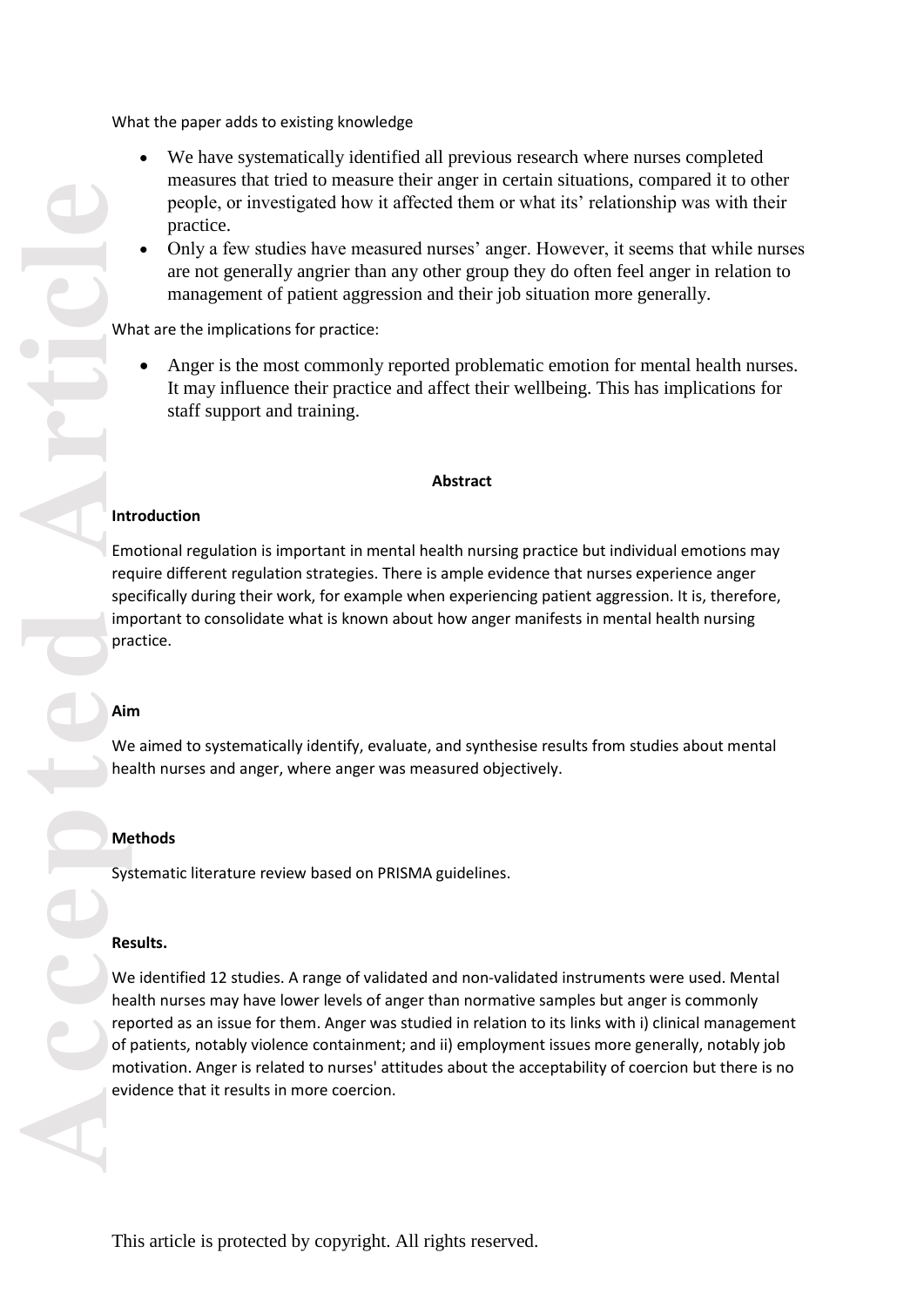### **Implications for practice**

Nurses should be aware of the potential influence of anger on their practice. Anger , specifically, should be considered when supporting mental health nurses, for example in clinical supervision. Emotional regulation training should target anger.

### **Relevance statement**

There is ample evidence that anger can be an issue for mental health nurses. Further, anger can have deleterious consequences for nurses and potentially for patient care. Nurses spontaneously report experiencing anger in surveys and qualitative studies. In this review we have systematically gathered and evaluated those studies which have investigated anger in mental health nurses and its relationships with all relevant reported outcomes using defined measures. The review has clear relevance to mental health nursing practice, education, and informs future research.

### **Introduction**

**Economic Ref**<br> **Accepted**<br> **Article**<br> **Article**<br> **Accepted**<br> **Accepted**<br> **Accepted**<br> **Accepted**<br> **Accepted**<br> **Accepted**<br> **Article**<br> **Accepted**<br> **Accepted**<br> **Accepted**<br> **Accepted**<br> **Accepted**<br> **Accepted**<br> **Accepted**<br> **Acce** The term "emotion" is commonly understood to refer to pleasurable or unpleasurable internal feelings or states of varying intensity and directedness (Scrist, 2011). However, in scientific parlance it has no generally accepted single definition. Researchers commonly agree that emotion comprises structural aspects (neural systems, response systems, feelings or feeling state) and functional aspects (recruits response systems, motivates cognition and action, organizes, orders and coordinates responses, and monitors or assesses the significance of events), but there is less agreement about the extent to which it incorporates elements of cognition and cognitive appraisal (Izard, 2010). Use of the related concept "emotion regulation", or how we attempt to "influence the emotions we have, when we have them, and how we experience and express [them]" (Gross, 2015 a: p.497), has grown considerably from its inception in the 1990s, and is an active topic of investigation across multiple academic fields and disciplines (Gross, 2015 b). Deficits in emotional regulation have been linked to the incidence of deliberate self-harm (Gatz & Roemer, 2008) and aggression (DeWall et al., 2007). In mental health, conditions including borderline personality disorder, depression, and substance misuse have been reported to be associated with emotional dysregulation (Berking & Wupperman, 2015). Further, emotional self-regulation has been proposed as central to the practice of mental health nursing (e.g., Bowers, 2014; Mann, 2005), most specifically in the management of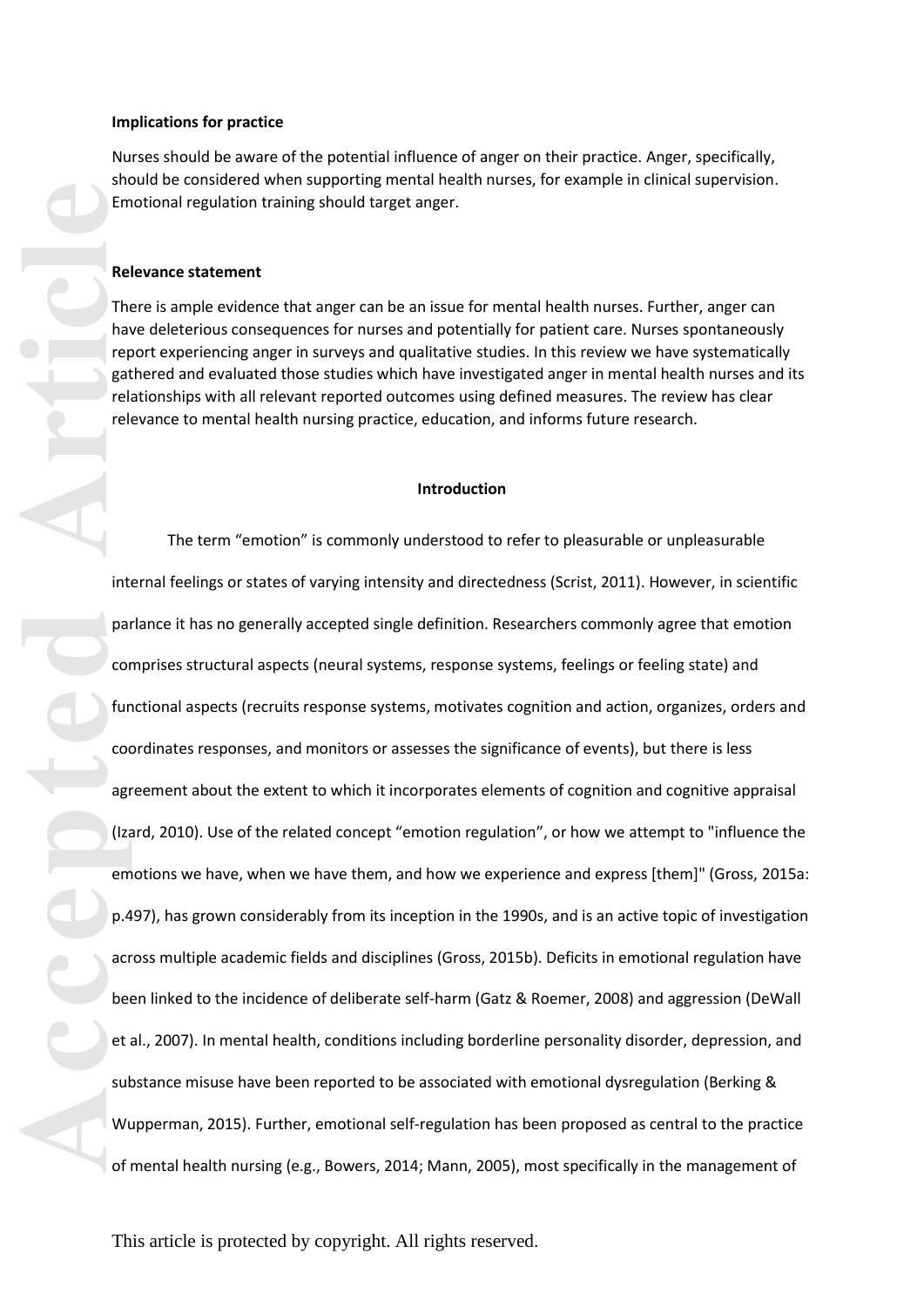patient aggression and conflict (Bjorkdahl et al., 2013). It is suggested that nurses' characteristics, including their ability to regulate their emotional state, can, in inpatient settings, impact upon their implementation of the ward routine and the rules of patient conduct, and therefore have the capacity to influence the frequency of conflict and/or containment episodes (Bowers, 2014). Further, it has been proposed that a nurse's own negative emotion can accentuate a patient's emotional regulation ability, thereby hindering the nurse's ability to respond in the most effective and socially skilled way. Indeed, this is supported by a study that indicated nurses' anxiety and fear increased their propensity to use seclusion to manage aggressive incidents (Parkes, 2003).

An important aspect of contemporary emotion -focused research is the developing consensus that the all -encompassing term "emotional regulation" is insufficiently specific because regulatory processes may differ for individual emotions (Izard, 2010). Emotion -researchers have classified emotions in numerous ways, with differences seemingly arising from disputes about whether distinct emotions should be identifiable from facial expressions (e.g., Ekman, 1993; Plutchik, 1980; Barrett, 2006). Nevertheless, most theoreticians agree that basic emotions include anger, fear, disgust, happiness, sadness, and surprise.

### **Rationale**

Accepted **Articles Articles 1988**<br>
Article Corresponding the Skill the Corresponding the Skill the Corresponding the Skill the Corresponding the Skill the Corresponding to the Corresponding to the Corresponding to the Co Mental health nurses have reported that they experience anger and related emotions (hostility, provocation) in a range of scenarios. Most commonly this is in relation to experience of aggression and violence by patients (Biggin et al., 2011; Bimenyima et al., 2006; Bonner, 2012; Bowers et al., 2007; Lanza, 1983; Lu et al., 2007; Murray & Snyder, 1991; Ryan & Poster, 1989; Sequeria & Halstead, 2004), but anger has been reported in a range of scenarios including as a response to working with people with symptoms of psychosis (Engqvist et al., 2009; Katsuki et al ., 2005), or personality disorder (Reiss & Gannon, 2015), and with non -compliant patients (Loukidou, 2008); work -related boredom (Loukidou, 2008); whistleblowing (McDonald & Ahern, 2006);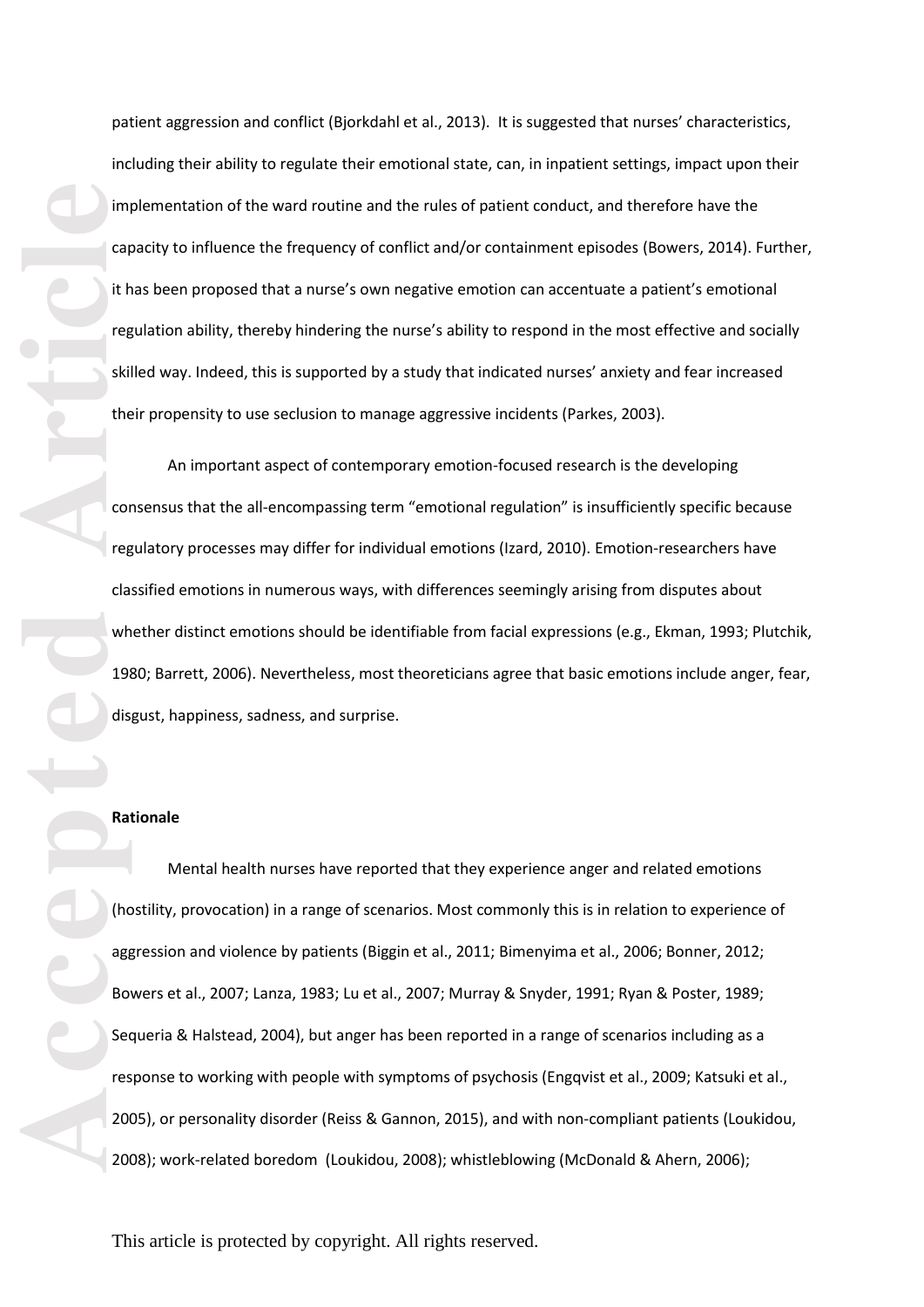institutional loss, i.e., grief at hospital closure (Massey, 1991); when caring for sexually abused children (Spinelli et al., 2011); and following a colleague's suicide (Thompson & Brooks, 1990).

**Accepted Article** From a human evolutionary perspective, anger, like other emotions, has been shaped over millennia by it s relative utility in terms of solving problems that are, however indirectly, related to reproductive success; hence, anger may well be an adaptive response in situations involving, among others, issues related to intrasexual mate competition, mate retention, status gain or loss, kin protection, or food acquisition (Al —Shawaf et al., 2007). Further, expressions of anger can, perhaps even primarily, be understood as adaptive; for example, expression of anger can help individuals achieve their personal, social-related goals, e.g., by facilitating focus (Butler et al., 2003; Gross & John, 2003). The utility of nurses' anger in the therapeutic mental health nurse -client relationship is more doubtful. There is, of course, a long history of the acknowledgement of uncomfortable emotions in psychotherapist-client relationships including anger and hate by professionals. Winnicott (1949: p.70) wrote that therapists "must not deny hate that really exists in himself", and the related literature claims that not only are such feelings understandable, but failure to acknowledge them can be harmful, and their acknowledgement and use in the therapeutic relationship can, in certain circumstances, be clinically useful (Pope & Tabachnick, 1993). While mental health nurses might usefully reflect on their experience of strong negative emotions during the course of their work, it is more difficult to understand how anger might be adaptively expressed in scenarios in which it is commonly experienced, most notably in episodes of patient aggression or physical restraint. In such circumstances, it may be that what is required is the *control* of that anger rather than simply its' *experiencing* (Bowers et al., 2014). This notion is consistent with Hochschild's (1983) distinction between 'deep acting', i.e., managing one's feelings, and 'surface acting', managing the expression of behaviour in emotional labour . To our knowledge, there have been no published reviews specifically on the phenomenon of anger in mental health nurse s and mental health nursing . While Needham et al.'s (2005) review of non -somatic affects of patient aggression on mental health nurses covers some overlapping ground it does so from the perspective of patient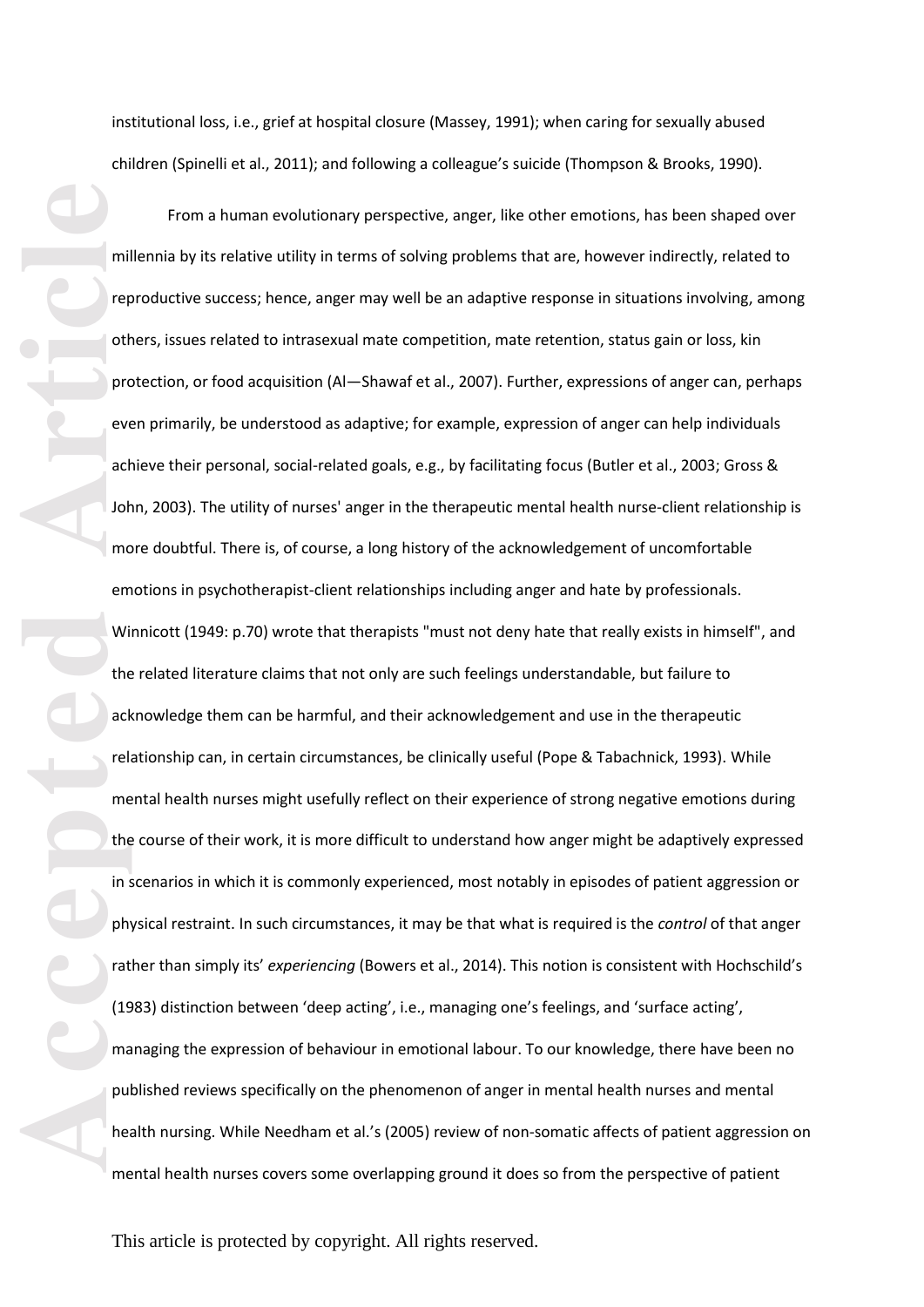aggression. There is a lack of understanding about how nurses' anger is manifested in their clinical practice more broadly in psychiatric settings.

# **Objectives**

**Example 19** and  $\frac{1}{2}$  are the set of  $\frac{1}{2}$  are the set of  $\frac{1}{2}$  are the set of  $\frac{1}{2}$  are the set of  $\frac{1}{2}$  are the set of  $\frac{1}{2}$  are the set of  $\frac{1}{2}$  are the set of  $\frac{1}{2}$  are the set of  $\frac{1$ In this context , we conducted the current review to explore existing empirical research related to investigation of mental health nurses' anger. Given current thinking about i) the centrality of emotion -regulation to mental health nursing practice; and ii) the need for more specificity about individual emotions in research, we anticipate that a focus on anger specifically has the potential to lead to new insights for practice, education, and research in the field. We have used the following definition of anger as a multifaceted construct as our starting point: a subjectively experienced emotional state that involves physiological, cognitive, and behavioural dimensions that may characterise as a state or trait manifestation, and which could be influenced or reinforced by social factors (DiGuiseppe & Tafrate, 2007) . However, we aimed to include empirical research that investigated and measured mental health nurses' anger using any explicit definition. As such, the review addressees the primary question whether , in mental health nurses, exposure to clinical practice associated with anger.

### **Method s**

# **Design**

A systematic literature review in accordance with relevant sections of the Preferred Reporting Items for Systematic Reviews and Meta -Analyses statement (PRISMA; Moher et al ., 2009).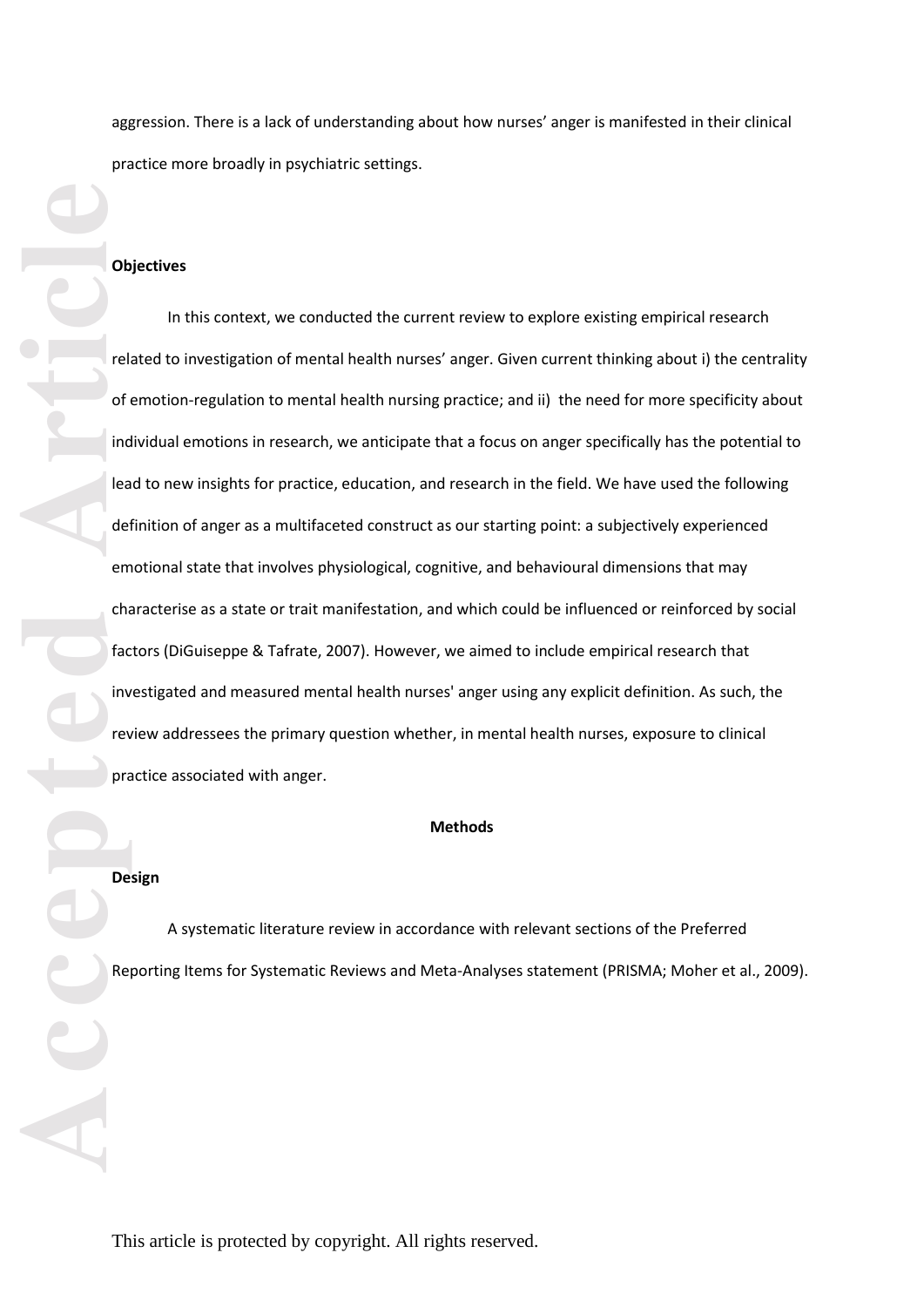The specific review question is: In mental health nurses, is exposure to clinical practice associated with anger? Secondary questions relate to what reported levels of mental health nurses' anger mean in the context of published normative data; which specific features of exposure to practice are associated with anger; and identification of any relationships between anger and other outcomes.

### **Information sources**

We searched multiple computerised databases (EMBASE, Medline, PsycINFO, CINAHL, and Google Scholar ) .

# **Search**

We used combinations of the terms: Anger, Hostility, Aggression, Violence, Inpatient, Psychiatric, Hospital, Ward, Mental. 'Wildcard' searches (truncated terms ending in '\*') were utilised to maximise the breadth of the search, from inception of electronically available articles to 2017. The search was supplemented by hand searching of references lists and of selected mental health nursing journals .

# **Study selection**

**Accepted Accepted Article**<br> **Accepted Article**<br> **Accepted Article**<br> **Article**<br> **Article**<br> **Article**<br> **Article**<br> **Article**<br> **Article**<br> **Article**<br> **Article**<br> **Article**<br> **Article**<br> **Article**<br> **Article**<br> **Article**<br> **A** Studies were eligible for inclusion if they reported on empirical research about anger in nursing staff working in psychiatric/mental health settings. The inclusion criteria were not limited by study design. Studies were excluded if: they were non -empirical (e.g., reviews or theoretical accounts); anger was not measured; the study sample comprised a majority of staff other than nurse professionals; written in non -English language. Finally, studies were excluded where anger was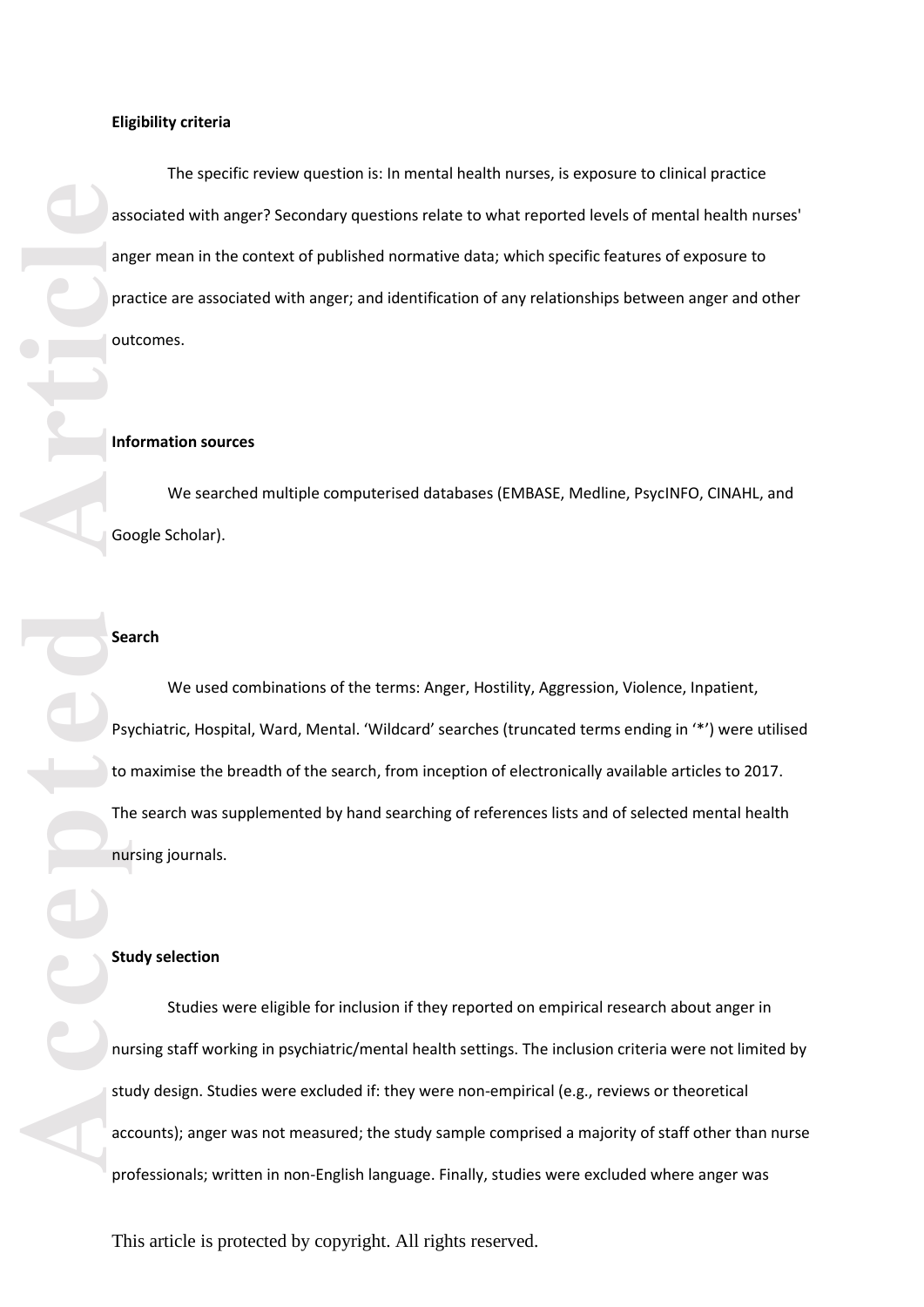reported as an outcome but was not a priori specified as the primary focus of the study, for example studies in which staff reported feeling angry in some type of situation but this was not a specified objective.

### **Data collection process**

Included papers were scrutinised by both authors independently and information gathered using a data extraction sheet.

# **Data items**

For each study, information about the country, study setting, sample, design, study methods (including anger measures utilised), results and authors' conclusions was extracted independently by the two reviewers (see Table 1). Results were compared and, where disagreements arose, were resolved by discussion.

# **Risk of bias in individual studies**

**But the contract of the contract of the contract of the contract of the contract of the contract of the contract of the contract of the contract of the contract of the contract of the contract of the contract of the contr** Study quality was assessed against criteria suggested by Jack son et al. , (2006) , please see Table 2 for details. The appraisal checklist criteria, recommended by National Institute for Health and Care Excellence (2012), is specifically designed for quantitative studies, reporting correlations and associations; thus, this was deemed appropriate for studies included in the review. Checklist criteria cover five domains: population, method of selection, outcomes, analyses, and summary against which individual study quality is assessed. Because of the limited number of studies we did not exclude studies based on methodological quality. However, our interpretation of results was explicitly informed by our understanding of each study's particular strengths and limitations.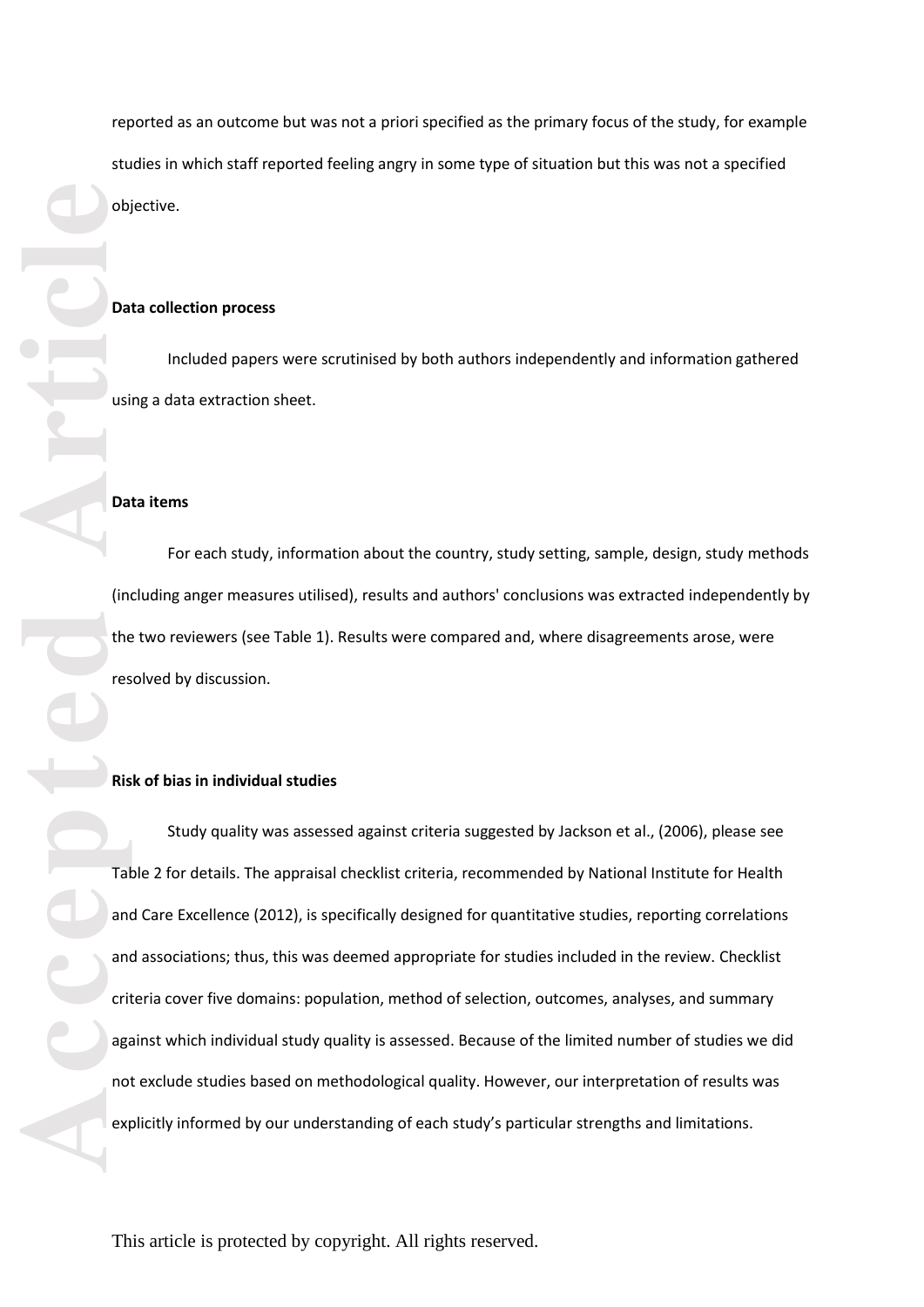Included studies used heterogeneous methods and measures and it was not possible to synthesise the results via meta-analysis. Instead, a narrative approach was taken to study synthesis (Popay et al ., 2006). Descriptive statistics were employed to examine the definition of anger used, samples studied, quality, nature, and geographic distribution of studies. Where data from anger measures were presented we attempted to locate published normative data to examine whether there was evidence that mental health nurses have levels of anger similar to or different from samples for whom this was known. Other information was organised thematically, discussed, and agreed by the authors.

### **Results**

The search strategy resulted in identification of 1 2 studies for inclusion in the review (see flowchart Figure 1 ) .

### **Study characteristics**

Syr (Pc<br>
Sar me<br>
the sar me<br>
the sar age<br>
article<br>
flock<br> **Article**<br>
Stu<br>
(k:<br>
ps<sub>)</sub><br>
exp<br>
act<br>
at tot<br>
stu<br>
the cha None of the included studies explicitly provided an operational definition of anger though those measuring anger using validated tools did so implicitly (see Table 1). Other study characteristics are presented in Table 3. Nine (7 5%) studies were published from 2000 onwards. Studies were conducted in eight countries: UK (k = 4), US (k = 2), China (k = 1), Canada (k = 1), Japan  $(k = 1)$ , Iran  $(k = 1)$ , Australia  $(k = 1)$ , and Turkey  $(k = 1)$ . Ten studies had recruited nurses from a psychiatric hospital setting; one stud y recruited nurses from a university setting who have been exposed to psychiatric inpatient services as part of their training; one study recruited randomly from active registrants listed on a nursing regulatory board member list. The total number of participants totalled 1,471; job titles of the nurses included in studies varied and included psychiatric nurse, student psychiatric nurse, rehabilitation instructors, and nurse's aides. Of the 1,471 participants, 314 were female and 146 male; gender was not reported for the remaining 1,011 participants. Other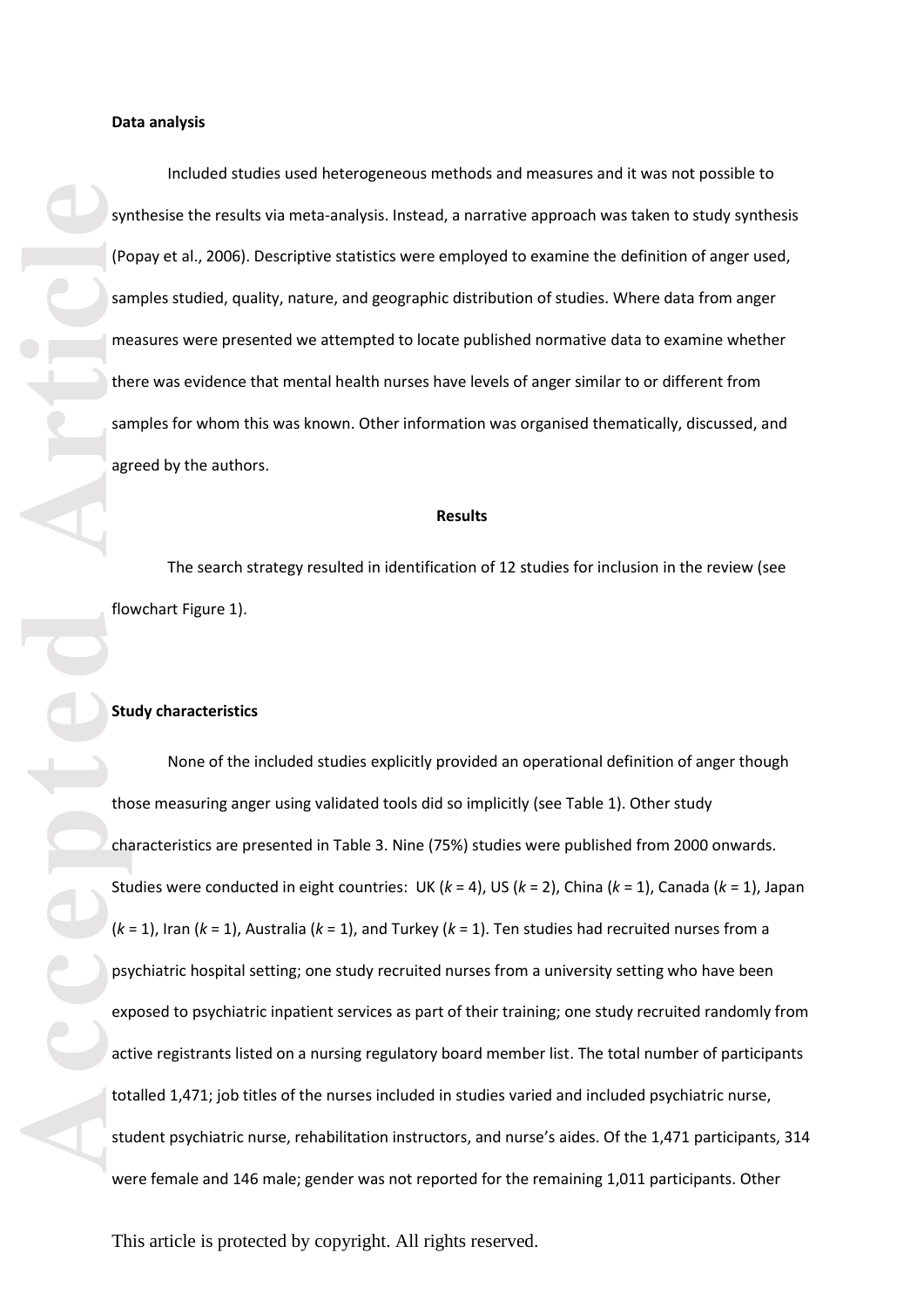information including age, ethnicity and years of experience were unreported or inconsistently reporte d. No attempt to operationally define anger as a multidimensional concept was detected; however, all included studies used some form of data collection instrument. Examination revealed that anger was measured either as an emotional/affective dimension or an experience and/or expression dimension.

### **Risk of bias within studies**

In terms of risk of study bias, all studies (*k* = 1 2) were appraised as meeting some of the checklist criteria and, where they have not been fulfilled or not adequately described, the study conclusions were judged as unlikely to alter (see Table 2). In examining the 1 2 studies, common items which persisted as potential risks of bias related to the study population (inadequate descriptions of demographic characteristics; poorly defined recruitment and inclusion criteria; unclear response rates); the measures used (few indications of the psychometric properties of measures used (see Table 3); items largely based on recall; and data analysis (no sample size calculation; multiple testing; descriptive statistics only).

### **Narrative synthesis of results**

**Accepted Articles** <br> **Article**<br> **Article**<br> **Article**<br> **Article**<br> **Article**<br> **Article**<br> **Article**<br> **Article**<br> **Article**<br> **Article**<br> **Article**<br> **Article**<br> **Article**<br> **Article**<br> **Article**<br> **Article**<br> **Article**<br> **Article** Nurses' reported anger and normative data. No study included a control group of nonmental health nurses. No study whose participant sample was multidisciplinary and in which anger was measured, presented separate figures for nurses. Engin and Cam's (2006) study reported mental health nurse participants to have lower trait anger levels than published State -Trait Anger Expression Inventory norms for 12 to 18 year olds (Brunner & Spielberger, 1997: 448). Those studied by Kouchaki et al. , (2016) had a mean Multidimensional Anger Inventory (Siegal, 1986) item score of 3.01, while published norms for college students (1.89) and factory workers (1.80) were considerably lower indicating much less anger. Nurses studied in Jalil et al.'s (2017) research reported lower levels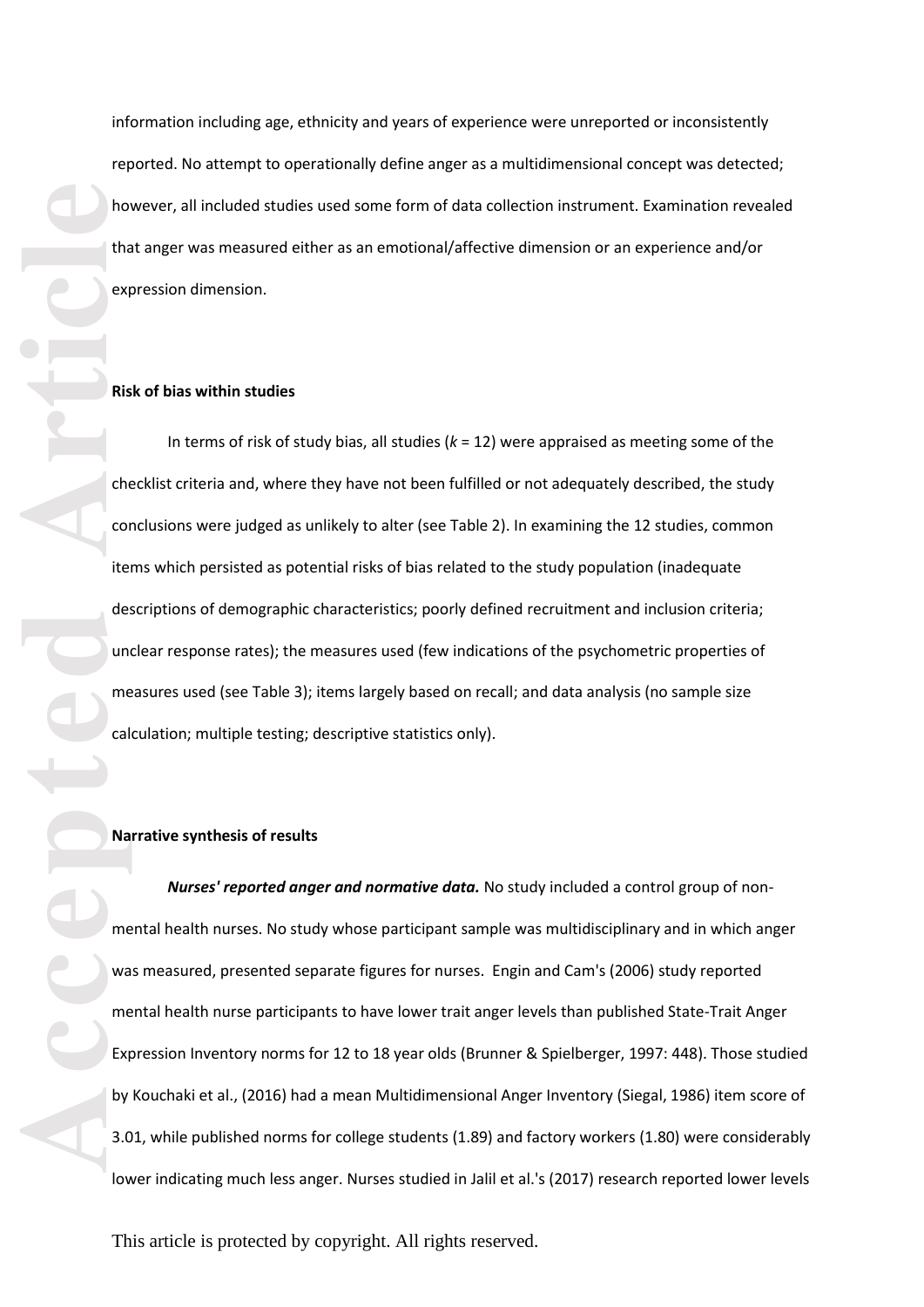of anger and provocation than published norms from 1,546 individuals (age range 9 to 84 years) from non -clinical settings (Novaco, 2003) .

*Anger and clinical management of patients .* Four studies (Engin & Cam, 2006; Lanza, 1983; Lu et al., 2007; Ryan & Poster, 1989) explored nursing staff anger in response to patient aggression. Lu et al . , (2007) and Ryan and Poster (1989) reported anger to be the most common reaction to aggression among nurses. Further, Lanza (1983) reported that, as an emotional reaction to patient assault, anger was generally short-lived, but in a minority of cases was a longer-term response. The result of nurses being or becoming angry are notable; Engin and Cam (2006) reported correlation s between aggression, job motivation and anger such that patients' aggressive behaviours interference with routine nursing tasks was associated with the most anger. In fact, the authors suggest that anger resulting from patient aggression might not be the result of the aggression per se,

**Accepted**<br> **Article**<br> **Article**<br> **Article**<br> **Article**<br> **Article**<br> **Article**<br> **Article**<br> **Article**<br> **Article**<br> **Article**<br> **Article**<br> **Article**<br> **Article**<br> **Article**<br> **Article**<br> **Article**<br> **Article**<br> **Article**<br> **Article**<br> but might arise as a result of the additional clinical *and* administrative burden.<br>Two studies which investigated containment techniques (e.g., physical restraint and/or<br>seclusion) for patient aggression also reported on nurses' involvement in actual incidents of containment (De Benedictis et al., 2011), and the other (Jalil et al ., 2017) investigated attitudes towards use of *and* actual incidents of containment. Both studies revealed a positive association between levels of nursing staff anger and the approval level for coercive containment measures, and, to an extent, greater use of containment. Specifically, De Benedictis' study revealed that the perceived level of anger and aggression within the nursing team, and the level of perceived exposure to patient self harming behaviour, were both associated with greater use of seclusion and restraint. De Benedictis et al., (2011) used the Group Environment Scale (GES), a measure of team climate (Moos et al., 1973); as a result, the researchers interpreted the results as a reflection of perceived anger among team members in general rather than a self -report of respondents' own individual anger level.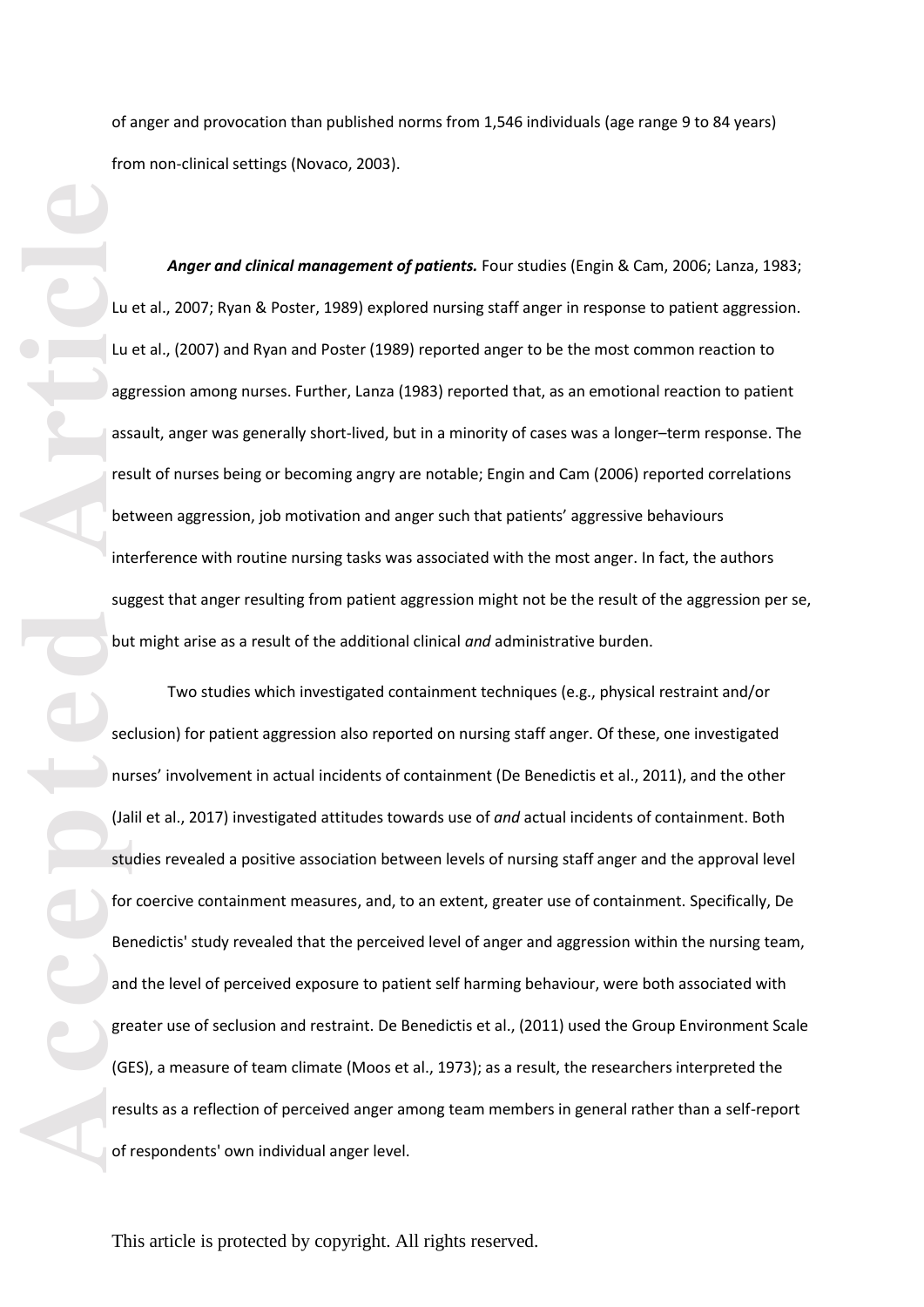Jalil et al's (2017) was the only one of these studies to use a validated measure specifically of anger (the Novaco Anger Scale and Provocation Inventory; Novaco, 2003 ). Results supported the presence of a positive relationship between measured anger and approval of physical restraint - but not seclusion - as a containment measure. The relationship did not persist when interrogated in regard to a link to actual use of either of these containment measures. In terms of exposure to patient aggression, Jalil et al., (2017) report no relationship between anger and either witnessing self -harm behaviour or being the target of physical aggression. However, there was a significant relationship between anger and a subset of POPAS items that were revealed in principal components analysis to constitute humiliating, personally directed, verbally aggressive behaviours.

pre not mean of the particle of the particle of the particle of the particle of the particle of the particle of the substitute substitute of the substitute of the substitute of the substitute of the substitute of the subst Forsyth's (2007) study used vignettes to experimentally detect significant differences in attitudes to people described as having either borderline personality disorder or major depressive disorder. Details about a patient who failed to complete a therapy task were constructed with details about diagnosis, controllability/uncontrollability (reason for non -completion is because the patient/therapist has cancelled a planning session respectively), and stability/instability (cancellation is a regular/one-off occurrence respectively). Responses to vignettes, captured on the empathy scale (Burns & Nolen -Hoeksma, 1992), are described in terms of the scale s' subscales: anger, empathy, and helping behaviour. Results revealed a significant main interaction effect for controllability in terms of anger; i.e., when nurse respondents perceived the reason for task non -completion to be controllable by the patient they were more likely to report anger towards him. This did not differ in terms of diagnosis and was not modified by perceived stability.

In another vignette study (Urquhart -Law, et al., 2009) presented 'Mary', a 15 -year old female who self -harms by cutting her arms with a sharp instrument. Conditions of controllability/ uncontrollability were manipulated through randomisation of attribution by stating the 'cause' of the self-harm as either 'abuse' or 'drug misuse' in equal proportions. Anger, as measured on a 3-item subscale of the Attribution Questionnaire -24 (Corrigan et al., 2001), was significantly associated with belief that 'Mary' was responsible for her self-harm (i.e., drug abuse condition); further, it was also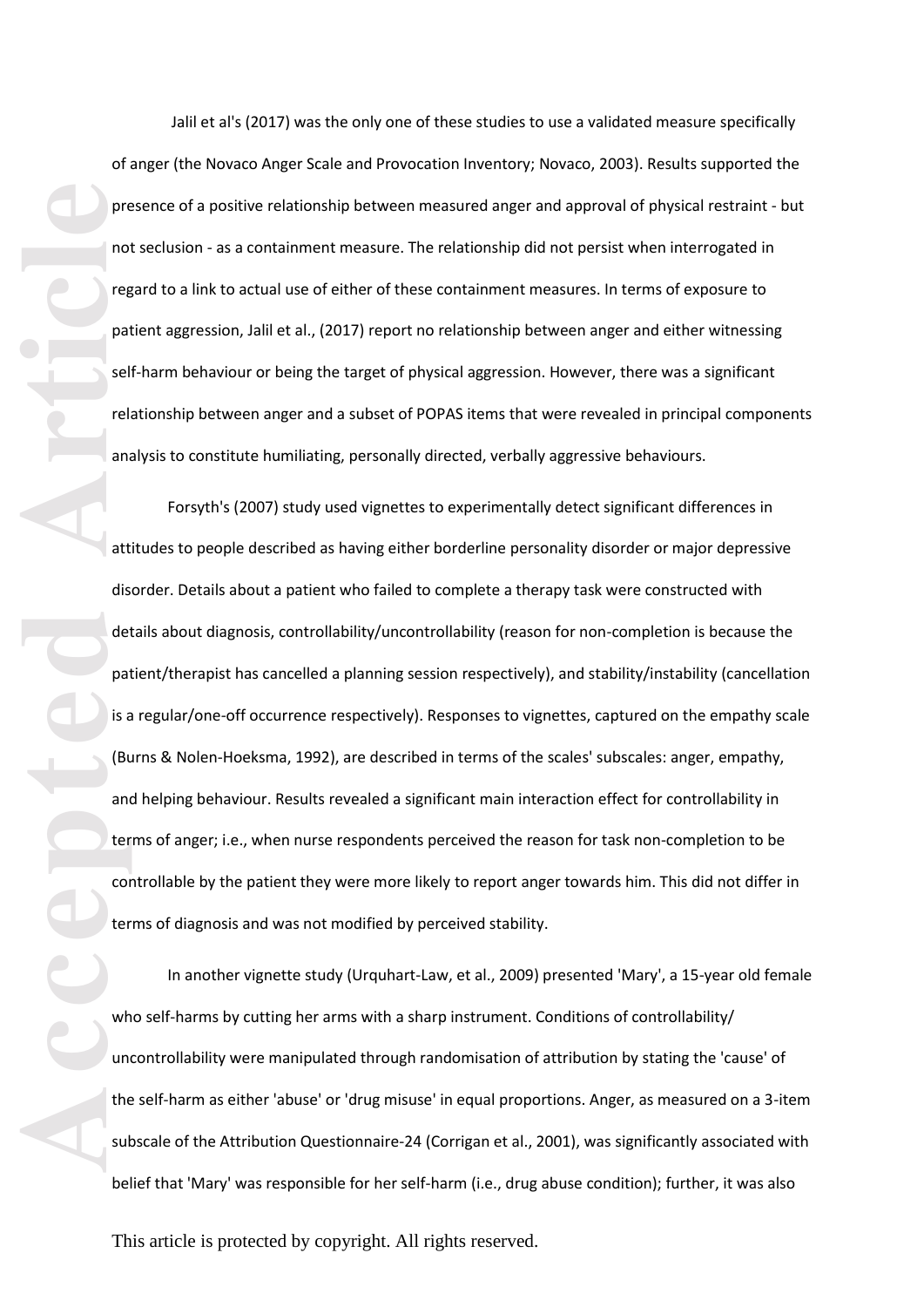associated with a reduced reported willingness to help due to a perception that the behaviour was manipulative.

*Anger and job/employment issues.* The relation of anger to job motivation among 50 nurses working in psychiatry in Iran has been investigated by Kouchaki et al., (2016) who reported a significant negative relationship: i.e., those reporting more anger reported less job motivation. Possible confounders, that is other significant covariates, included number of family members and conditions of employment.

Engin and Cam (20 06) explored relationships between job motivation and trait anger among psychiatric nurses in Turkey; a significant negative correlation was found between job motivation and suppressed anger, and a significant positive correlation between job motivation and anger control. This suggests that suppression rather than expression of anger, and lack of control over anger, are associated with poorer job motivation.

**Accepted Article**<br> **Accepted**<br> **Article**<br> **Article**<br> **Article**<br> **Article**<br> **Article**<br> **Article**<br> **Article**<br> **Article**<br> **Article**<br> **Article**<br> **Article**<br> **Article**<br> **Article**<br> **Article**<br> **Article** Katsuki et al. (2005) surveyed 189 psychiatric nurses in Japan on a revised measure of expressed emotion (EE) the Nurse Attitude Scale. Principal components analysis of responses revealed a three -factor structure, one of which, the 6 -item 'hostility' subscale (e.g., 'I feel that he is driving me crazy') had good internal reliability and test -retest reliability. Participants also completed the Pines' Burnout Scale (Pines et al., 1981). Hostility was positively correlated with burnout, though was more strongly correlated both with the 'Criticism' and 'Positive remarks' subscales. The authors conclude that these results make sense because burnout and patient -directed emotional attitude would reinforce one another circularly and thus that the Nurse Attitude Scale has concurrent validity. They note, however, that theirs is the first empirical demonstration of this.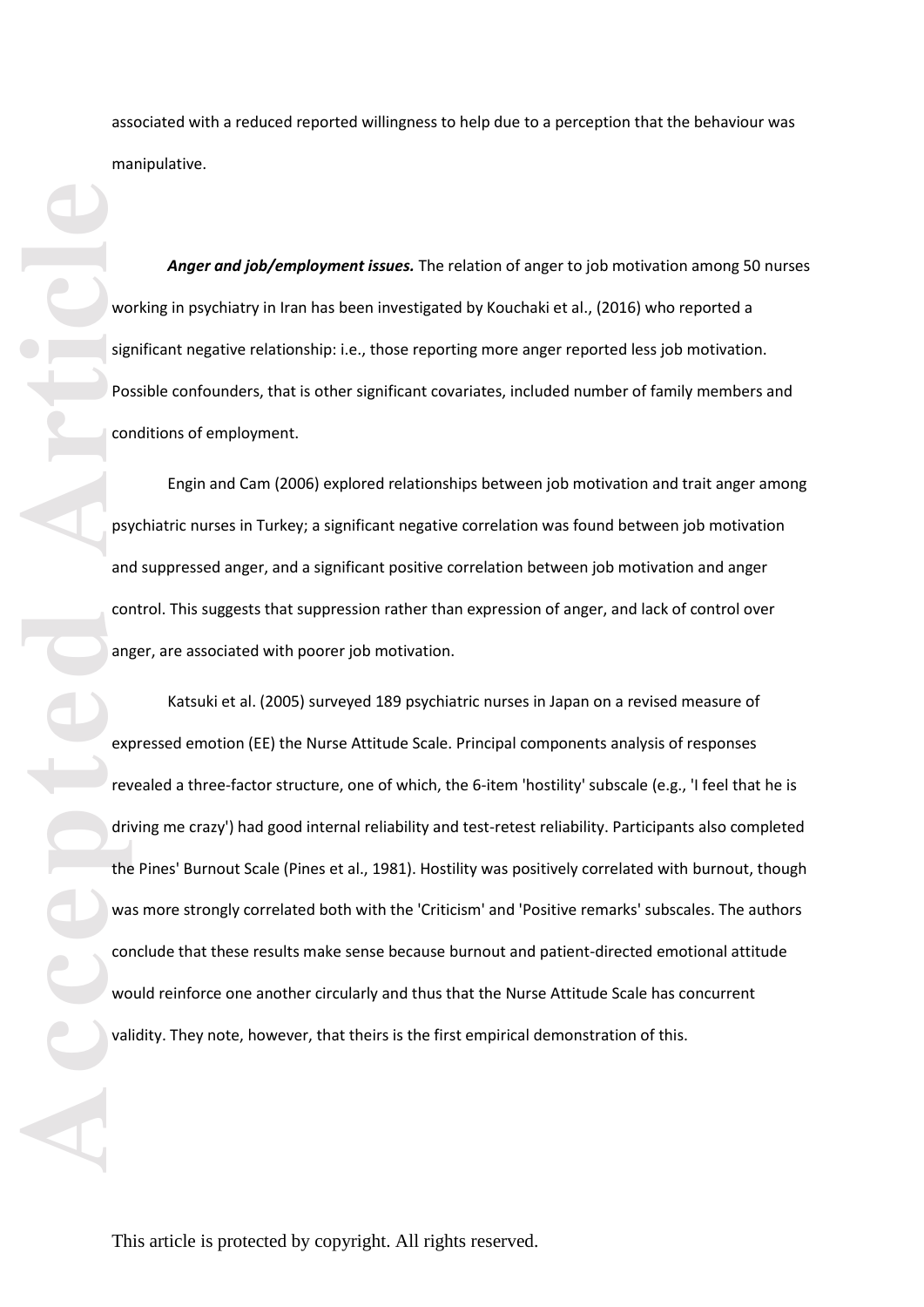Two studies examined mental health nurses' anger without examining its relation to either patient containment or job motivation. McDonald & Ahern (2002) investigated the physical, emotional and practical outcomes of whistleblowing on a colleague in relation to misconduct at work by surveying mental health nurses and comparing the responses of those who had and had not been a whistleblower. Anger -related questionnaire items related to whistleblowing causing conflict with other, short-temperedness and thoughts of retaliation, and family problems. Small differences in proportions were reported, but not in any consistent direction; statistical significance was not presented. At 67%, anger was the most commonly reported response to misconduct at work irrespective of whistleblowing status.

**Accepted Article**<br> **Article**<br> **Article**<br> **Article**<br> **Article**<br> **Article**<br> **Article**<br> **Article**<br> **Article**<br> **Article** Massey (1991) investigated the emotional responses of 22 nursing staff who had recently learned that the psychiatric hospital in which they worked, or had worked in the past, was to be closed. The study's stated aim was to examine grief reactions, of which anger was expected to be one. Some participants had secured new positions but others had not. Strikingly, it was deemed that "prior knowledge that grief was being examined would have invalidated the research" (p. 575). Emotional reaction was judged by observation, a visual analogue 'feelings line', and a form presenting 10 partial sentences (e.g., "My feelings when I knew that [the hospital] was closing were...") that they were asked to complete. Comparisons between those still working in the hospital and those who had previously worked there but were now employed in community services were made. The most common reaction to the example sentence was 'Denial/disbelief' (50%), while 'Anger/resentment' was reported by five (22.8%) participants, four of whom were hospital-based. Of the eight hospital-based nurses who had yet to secure an alternative position, three (37.5%) reported feelings of 'Resentment/anger'.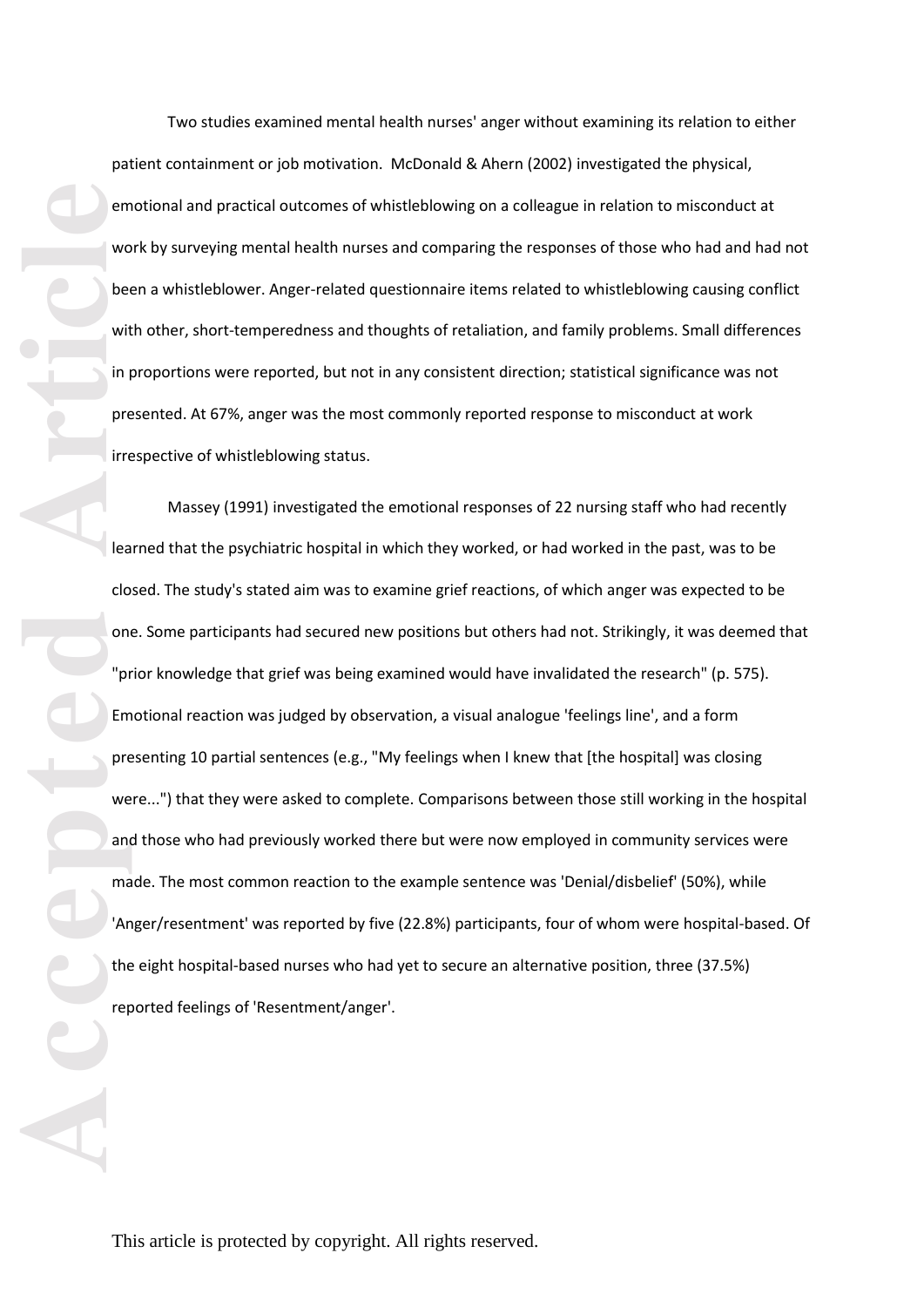### **Discussion**

**Pal**<br> **Article**<br> **Article**<br> **Article**<br> **Article**<br> **Article**<br> **Article**<br> **Article**<br> **Article**<br> **Article**<br> **Article**<br> **Article**<br> **Article**<br> **Article**<br> **Article**<br> **Article**<br> **Article**<br> **Article**<br> **Article**<br> **Article**<br> **Artic** We aimed to identify and integrate findings from anger -related research in which the participants were mental health nurses. We examined the extent, range , and nature of existing empirical research that a priori investigated nursing staff anger. Organisation of study aims and findings revealed two main themes: i) anger related to patients and their clinical management; notably , but not exclusively, patient aggression and its containment; and ii) anger related to aspects of employment, most commonly, but not exclusively, job motivation. One study (Engin & Cam, 2016) drew together these two themes: noting links between anger, burnout, and aggression. Findings of this review are consistent with Needham et al's (2005) review of the non -somatic effects of patient aggression on nurses (in psychiatric and medical settings) where anger was experienced along with other emotions as a consequence of inpatient aggression. It also highlights that anger may be a relevant factor in other scenarios unrelated to patient aggression. By collating studies that have attempted to define and quantify anger, we have demonstrated that the evidence is consistent with a wide range of qualitative and survey studies which set out to explore nurses' reaction to a number of scenarios or circumstances but did not dictate a priori that anger be one of those reactions, did not operationally define anger, nor make any attempt to measure it (Biggin et al., 2014; Bimenyima et al.,2006; Bonner, 2012; Engqvist et al., 2009; Murray & Snyder, 1991; Reiss & Gannon, 2015; Sequeira & Halstead, 2004; Spinelli et al., 2011; Thompson & Brooks, 1990).

As a result, it is safe to conclude that anger is a relevant factor for mental health nurses with regards to their own wellbeing (Lu et al., 2007; Ryan & Poster, 1989). However, this does not appear to begin from a position of mental health nurses themselves having high levels of anger. In fact,<br>nurses in two included studies (Engin & Cam, 2006; Jalil et al., 2017) scored lower (less anger) on the respective instrumentation used than normative samples. A third study (Kouchaki et al., 2016) suggested considerably higher anger scores for nurses than published norms. We cannot account for this but note that the authors themselves do not comment on this surprising finding. Further, while the study was conducted among nurses working in psychiatric wards in Iran, we suspect the sample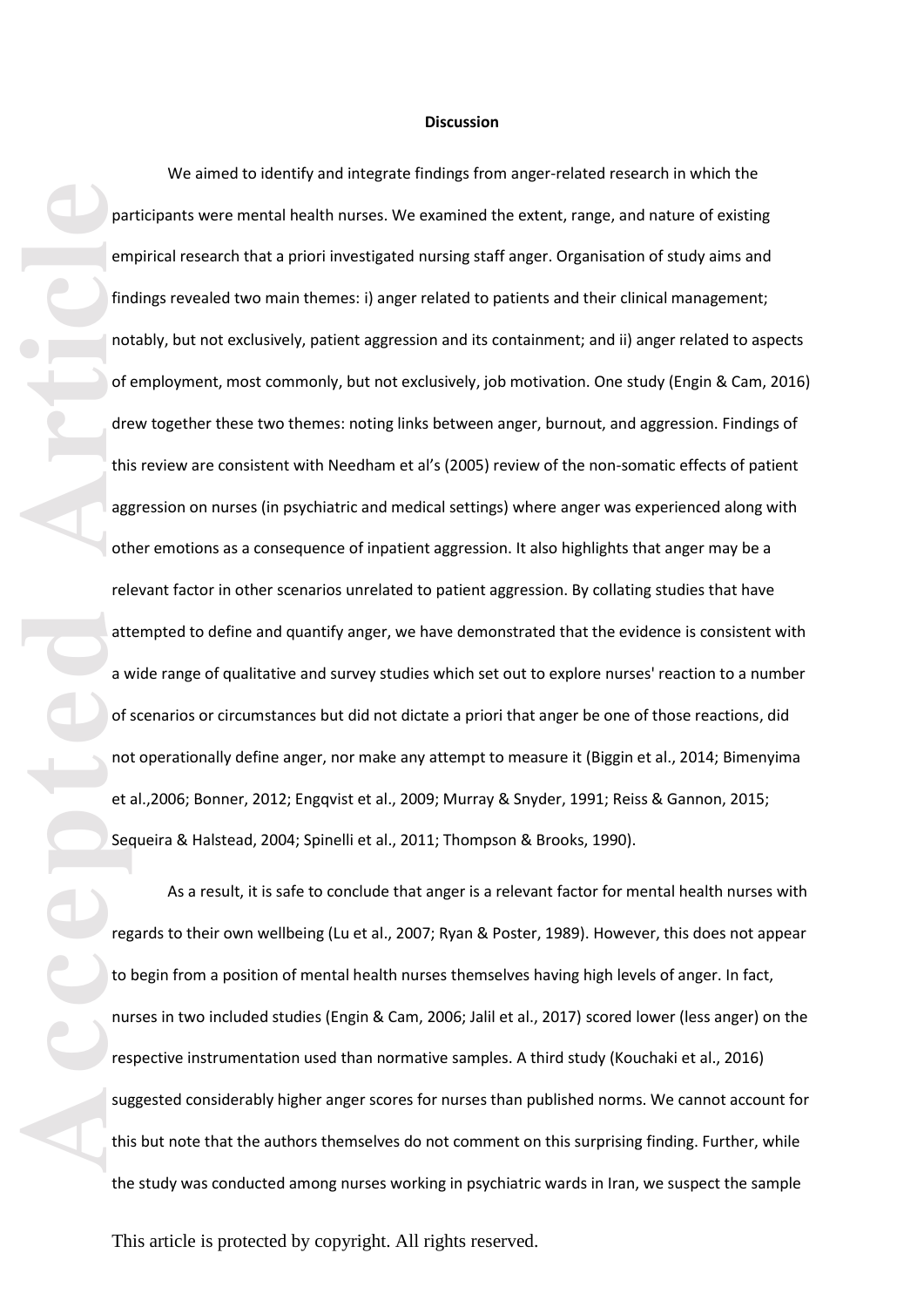characteristics may not correspond to more typically western mental health nurses since 40% of their sample were employed on obstetrics and gynecology (OBGYN) wards.

**Accepted Article**<br> **Article**<br> **Article**<br> **Article**<br> **Article**<br> **Article**<br> **Article**<br> **Article**<br> **Article**<br> **Article**<br> **Article**<br> **Article**<br> **Article**<br> **Article**<br> **Article**<br> **Article**<br> **Article**<br> **Article**<br> **Article**<br> **A** Further, anger appears relevant to nurses' related preparedness to use physical restraint and/or seclusion as containment measures (Jalil et al., 2017; De Benedictis et al., 2011), though whether this manifests in practice has not been definitively proven (Jalil et al., 2017). Deans' (2004) qualitative study of non -mental health nurses with experience of assault found that anger was embedded in a state of emotional confusion resulting from their being unprepared to cope with anger , and unwilling to talk about it in any event. This is of concern for nursing staff wellbeing , and potentially for employers in terms of the care quality provided by nurses. How nursing staff anger is subsequently manifested in, or impacts on, their work is difficult to ascertain. What is apparent that there is little point using further valuable research resources trying to determine whether mental health nurses experience anger, or even making such speculative attempts to explain it. What is required is a far greater emphasis on studying anger within a positivist framework, i.e., using operationally defined variables and examining relationships between them. 'Anger' describes a range of affective, cognitive and behavioural elements and there is limited value in conducting further research which does not do so within a theoretical framework.

The issue of therapeutic alliance between nurse and patient and the role of anger has been previously highlighted (Sequeira & Halstead, 2004). The intense feelings nurses may hold toward patients as a result of aggression could potentially affect their relationship. In particular, the use of physical restraint and/or seclusion is an indicator of care quality (Sacks & Walton, 2014). This issue of care quality is consistent with Arnetz and Arnetz's (2001) who found that patients reported poorer care quality was received from previously assaulted nurses. If nurses' willingness to use or actual use of these interventions is truly linked to anger then effective steps to help nurses deal with anger could result in better care quality.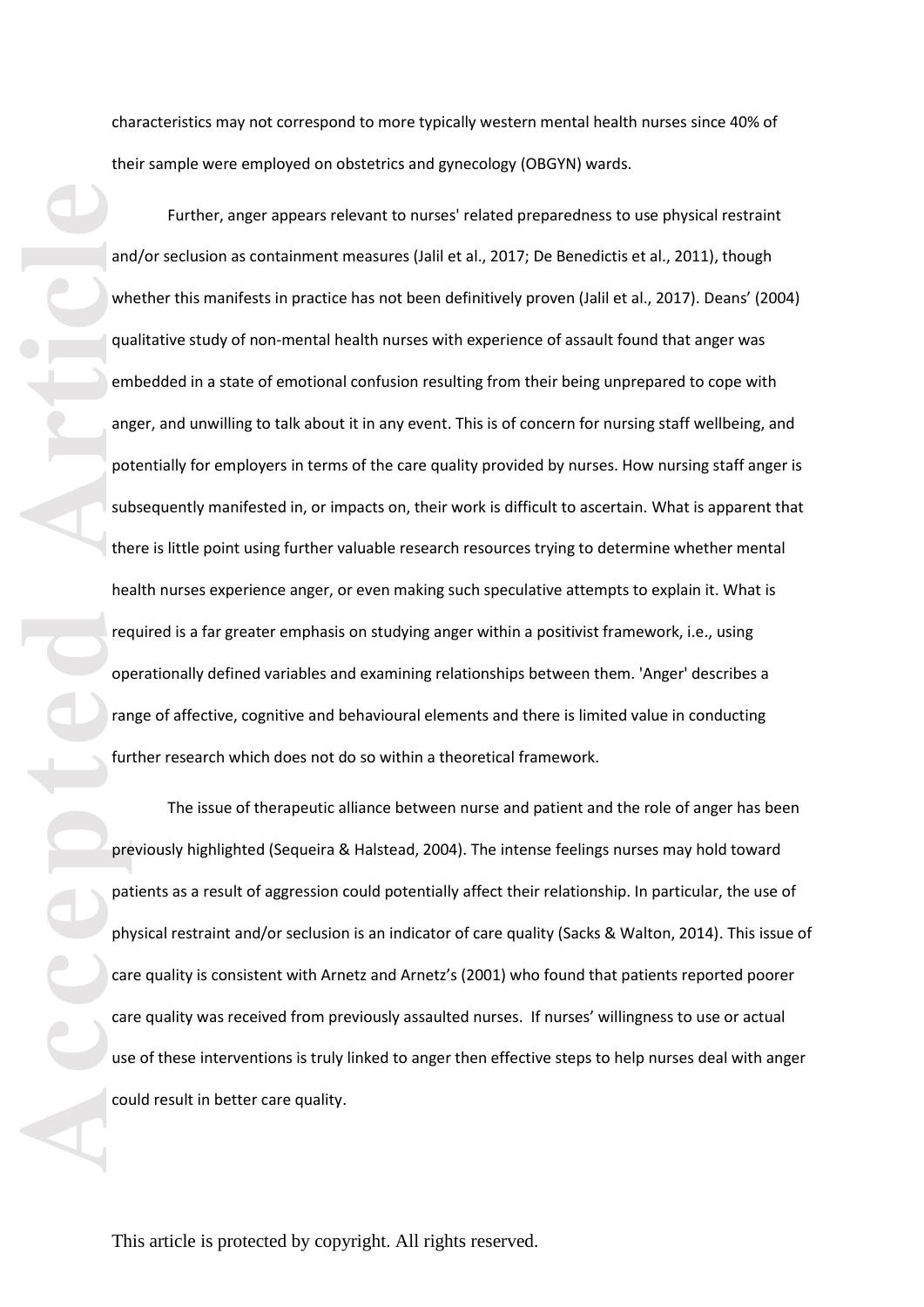In terms of mental health nurses' anger -related reaction s to patient aggression and containment of aggression, study authors felt that support from colleagues and the employing organisation could prevent or even minimise the experience of anger. Murray and Snyder (1991) found that a consultation service was helpful for nursing staffs' reactions to patient assault. Such support may address issues concerning nurses' perceptions of professional incompetency, expectation to cope, and emotional confusion that may arise as a result of patient aggression (Deans, 2004). Not only can this form of support address nursing staff wellbeing, but it may also have a positive effect on job motivation (Engin & Cam, 2006) and thus benefit the employing organisation at a service level; and in terms of attitude toward patients and work tasks (Arnetz & Arnetz, 2001). Further, reduced levels of anger among staff could enhance team climate to create a sense of security, as well as help re - balance the use of less coercive containment methods for patients and the need for physical restraint/seclusion (De Benedictis et al, 2011).

org<br>
fot<br>
sur<br>
exp<br>
exp<br>
article<br>
article<br>
article<br>
article<br>
article<br>
article<br>
article<br>
article<br>
article<br>
article<br>
article<br>
article<br>
article<br>
article<br>
article<br>
article<br>
article<br>
article<br>
article<br>
article<br>
article<br>
article<br> This review has highlighted that, despite claims about the importance of anger in mental health nursing practice, a standardised, validated anger measure has only previously been used in a limited number of studies (Engin & Cam, 2006; Jalil et al. 2017, Kouchaki et al., 2016 ). This seems to be due to a dearth of studies which aim *primarily* to investigate nursing staff anger, a failure to operationalise their working definition of anger in line with contemporary evidence of it as a multidimensional phenomenon (DiGuiseppe & Tafrate, 2007) , and inconsistent anchoring of measurement on one or more defined dimensions . It is thus difficult to ascertain the precise nature of any association between nurses' anger, incidents of patient aggression , and the use of coercive containment methods. This reinforces Needham et al's (2006) suggestion that further research using standardised instrumentation could improve theory around the specific effects of patient aggression on staff, and also how this may then be related to use of physical restraint and/or seclusion.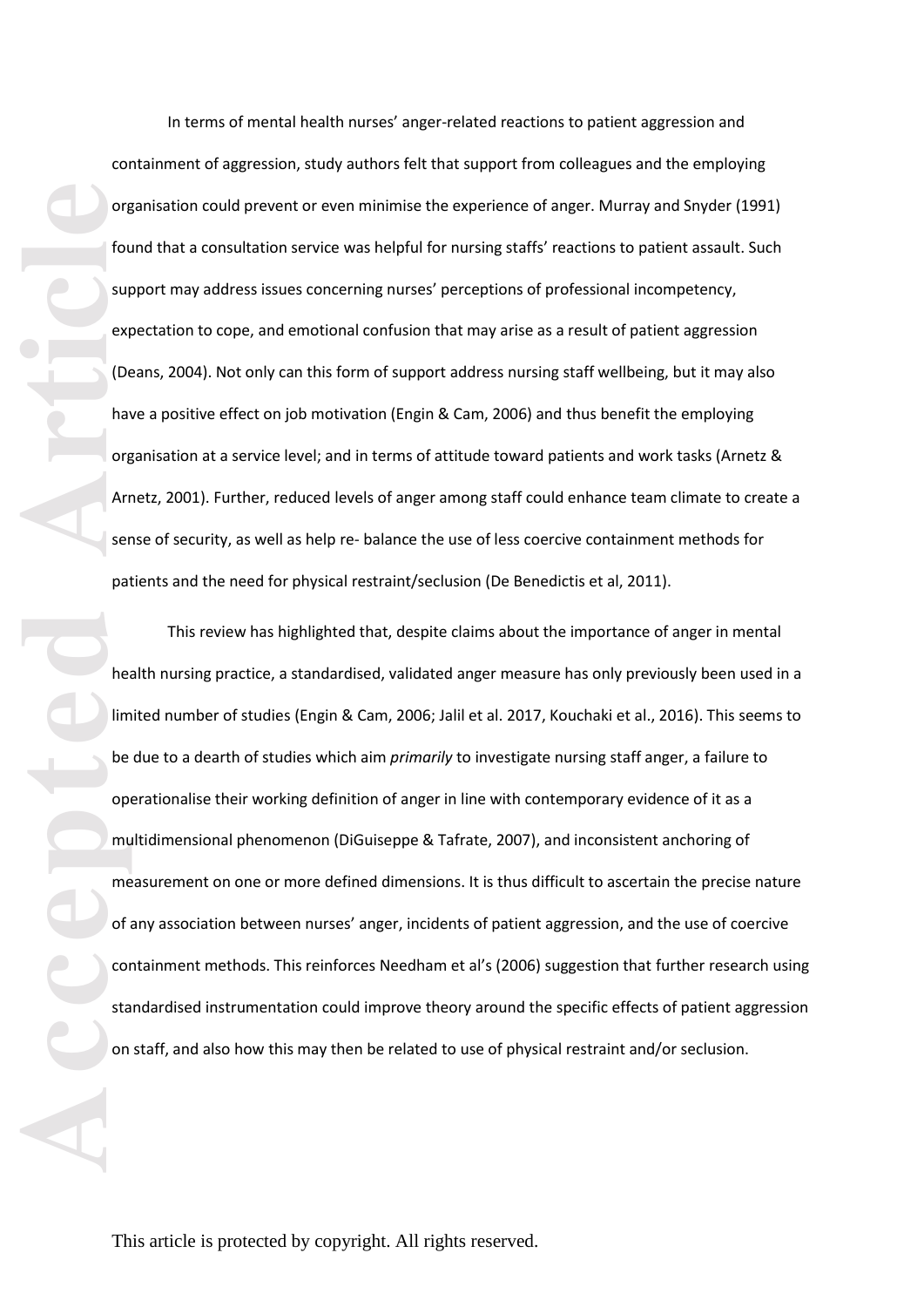The methodological quality of studies indicated that they were descriptive and limited to quantitative, self-report, cross-sectional survey designs. Completion rates of measures were mixed; however, the psychometric properties of measures used were inadequate overall , and there was little consistency across studies in the anger measures used. This makes it difficult to establish any associations between nursing staff anger and other study variables. Also, the outcome measures required nursing staff to recall incidents which may have been subject to inaccuracies. In other studies , nursing staff were recruited on the basis of recorded assault incidents. However, it is possible that involvement in unrecorded assault incidents or in, for example, verbal aggression may have excluded nursing staff who would have otherwise been eligible to participate.

accepted **Article Article Article Article Article Article Article Article Article Article Article Article Article Article Article Article Article Article Article Article Article Ar** This review has identified the ways in which mental health nursing staff anger has been studied and in what contexts it has been identified as an issue (i.e., reaction to patient aggression, containment of patient aggression, and level of job motivation). It is evident that nursing staff anger is an issue in psychiatric/mental health settings internationally. Studies in the review, however, did not report consistently or analyse the demographic characteristics of nurses; thus it is difficult to know whether there are systematic patterns in the role of anger within the nursing population e.g., by gender or age. It is thus important that future studies are demographically representative of the nursing population and standardised anger measures are used, rather than proxy measures.

### **Conclusion s**

Further research is required to examine patient aggression and use of coercive containment methods in mental health settings and their relationships with staff anger and other emotions. Nurses experience anger amongst other emotions, but there is a dearth of evidence based on standardised anger measures to state with confidence that an association exists. Given that experiences of anger can affect wellbeing and subsequent care quality provided by nurses, it is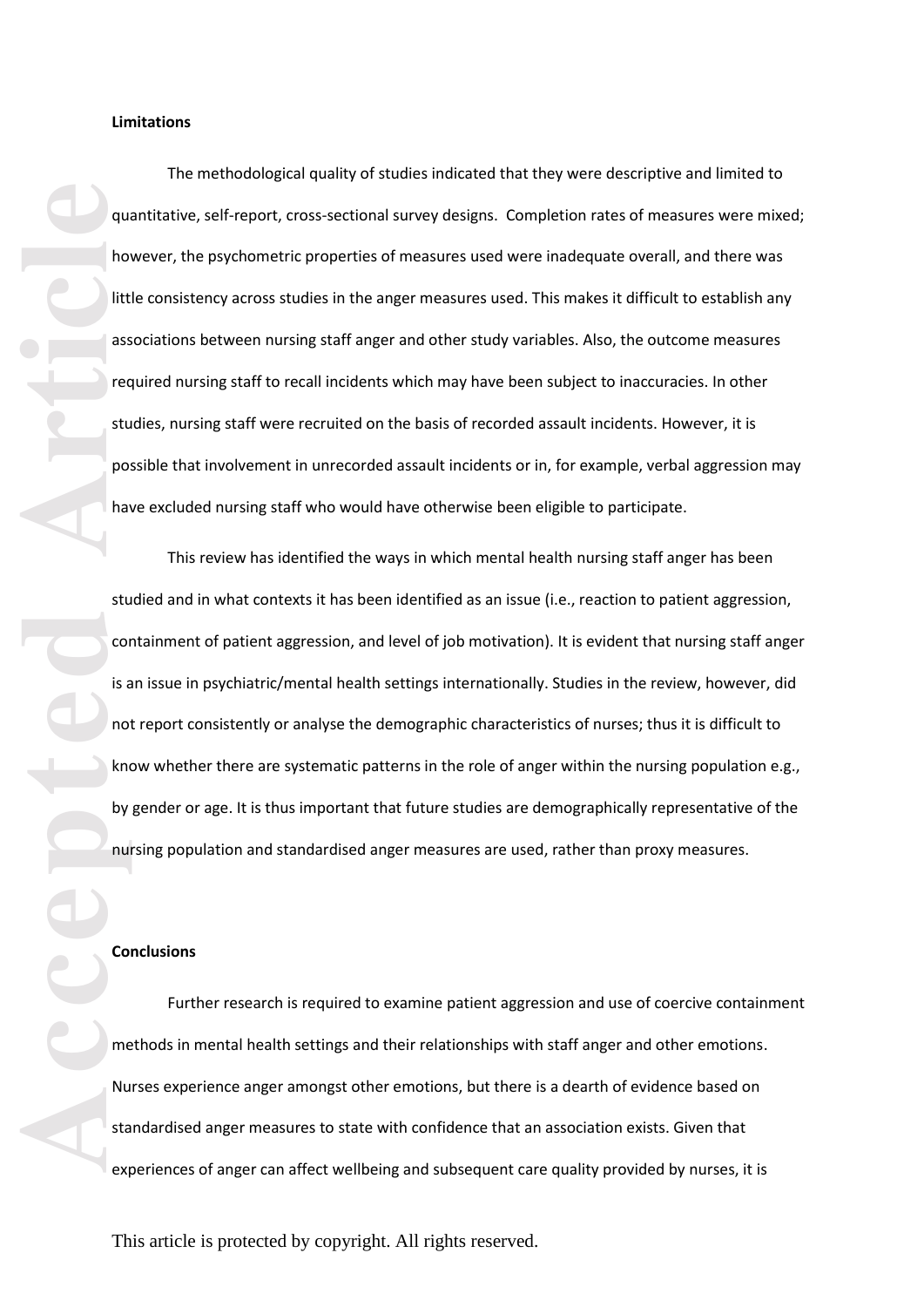important to determine whether actual, rather than just approval of, use of coercive containment

methods are predicted by nursing staff anger. Further, it is also important to understand whether

the type of relationship between nurses and patients is predictive of aggressive incidents.

### **References**

Al -Shawaf, L., Conroy -Beam, Asao, K., & Buss, D.M. (2015). Human emotions: an evolutionary psychological perspective. *Emotion Review*, 8, 173 -186. doi: 10.1177/1754073914565518

Barrett, L.F. (2006). Are emotions natural kinds? *Perspectives on Psychological Science,* 1, 28 -58. doi: 10.1111/j.1745 -6916.2006.00003.x

Berking, M. & Wupperman, P. (2012). Emotion regulation and mental health: Recent findings, current challenges, and future directions. *Current Opinion in Psychiatry*, 25. doi: 10.1097/YCO.0b013e3283503669

Bimenyimana E, Poggenpoel M, Myburgh C, van Niekerk V, (2009) The lived experience by psychiatric nurses of aggression and violence from patients in Gauteng psychiatric institution. *Curationis*, 32, 4 -13.

Bjorkdahl, A., Hansebo, G., & Palmstierna, T. (2013). The influence of staff training on the violence prevention and management climate in psychiatric inpatient units. *Journal of Psychiatric and Mental Health Nursing*, 20, 396 –404. doi: 10.1111/j.1365 -2850.2012.01930.x

Bowers, L., Alexander, J., Simpson, A., Ryan, C. & Carr -Walker, P. (2007). Student psychiatric nurses' approval of containment measures: Relationship to perception of aggression and attitudes to personality disorder. *International Journal of Nursing Studies,* 44, 349 -356. doi: https://doi.org/10.1016/j.ijnurstu.2005.03.002

Bowers, L. and Allan, T. (2006) The Attitude to Personality Disorder Questionnaire: psychometric properties and results. *Journal of Personality Disorders*, 20, 281 -293. doi: 10.1521/pedi.2006.20.3.281

Bowers, L. (2014). Safewards: a new model of conflict and containment on psychiatric wards. *Journal of Psychiatric and Mental Health Nursing*, 21, 499 -508. doi: 10.1111/jpm.12129

Brunner, R.L. & Spielberger, C.D. (1997). The State -Trait Anger Expression Inventory. In: S.T. St. Jeor (Ed). *Obesity Assessment: Tools, Methods, Interpretations.* New York, NY: Chapman and Hall.

Butler, E. A., Egloff, B., Wilhelm, F. H., Smith, N. C., Erickson, E. A., & Gross, J. J. (2003). The social consequences of expressive suppression. *Emotion*, 3, 48 –67. doi:10.1037/1528 3542.3.1.48

Corrigan, P.W., Edwards, A.B., Green, A., Diwan, S.L., & Penn, D.L. (2001). Prejudice, social distance, and familiarity with mental illness. *Schizophrenia Bulletin*, 27, 219 –225.

De Benedictis, L., Dumais, A., Sieu, N., Mailhot, M., Letourneau, G., Tran, M. M., Stikarovska, I., Bilodeau, M., Brunelle, S., Cote, G., & Lesage, A. D. (2011). Staff perceptions and organizational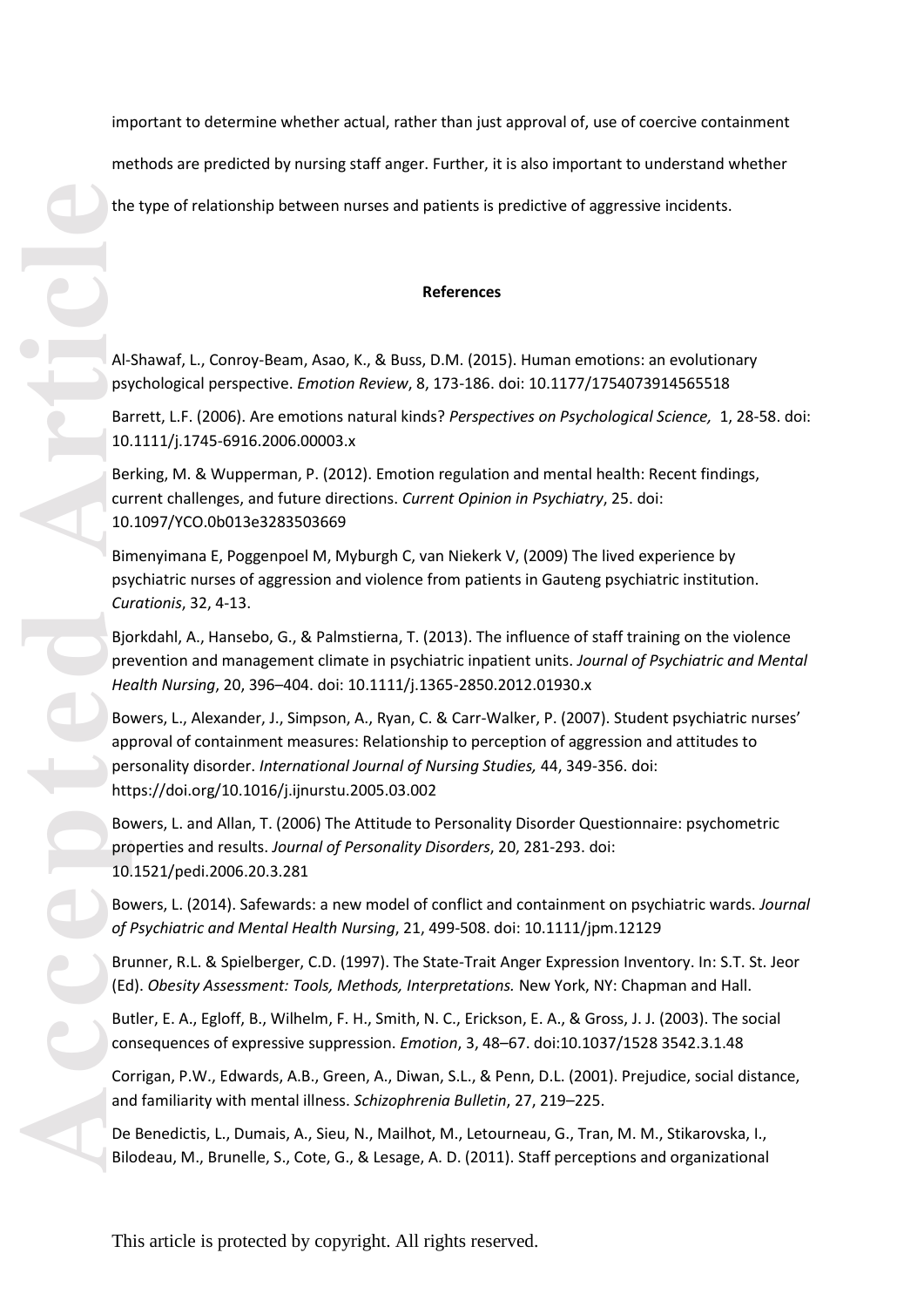factors as predictors of seclusion and restraint on psychiatric wards. *Psychiatric Services*, 62, 484 - 491. doi: 10.1176/ps.62.5.pss6205\_0484.

DeWall, C.N., Baumeister, R.F., Stillman, T.F., & Gaillot, M.T. (2007). Violence restrained: Effects of self -regulation and its depletion on aggression. *Journal of Experimental Social Psychology*, 43, 62 -76. doi: https://doi.org/10.1016/j.jesp.2005.12.005

DiGiuseppe, R., Tafrate, R. C. (2007). *Understanding anger disorders*. Oxford University Press, USA.

Ekman, P. (1993). Facial expression and emotion. *American Psychologist*, 48, 384 -392. doi: http://dx.doi.org/10.1037/0003 -066X.48.4.384

Engin, E. & Cam, O. (2006). Correlation between psychiatric nurses' anger and job motivation. *Archives of Psychiatric Nursing*, 20, 268 -275. doi: http://dx.doi.org/10.1016/j.apnu.2006.07.004

Engqvist, I., Ferszt, G., Ahlin, A., & Nilsson, K. (2009). Psychiatric nurses' descriptions of women with postpartum psychosis and nurses' responses – an exploratory study in Sweden. *Issues in Mental Health Nursing*, 30, 23 -30. doi: 10.1080/01612840802498268

Gratz, K.L.& Roemer, L. (2007). The relationship between emotion dysregulation and deliberate self harm among female undergraduate students at an urban commuter university. Cognitive Behaviour Therapy, 37, 14 -25. doi: http://dx.doi.org/10.1080/16506070701819524

Gross, J.J. (2015a). Emotion regulation (pp. 497-512) In M. Lewis, J.H. Haviland-Jones & L. Feldman Barrett (Eds.) Handbook of emotions (3<sup>rd</sup> Ed.). New York & London: The Guilford Press.

Gross, J.J. (2015b). Emotion regulation: Current status and future prospects. *Psychological Inquiry*, 26, 1 -26. doi: http://dx.doi.org/10.1080/1047840X.2014.940781

Gross, J. J., & John, O. P. (2003). Individual differences in two emotion regulation processes: Implications for affect, relationships, and well -being. *Journal of Personality and Social Psychology*, 85, 348 –362. doi:10.1037/0022 -3514.85.2.348

Hochschild, A., 1983. *The managed heart: Commercialization of human feeling*. Berkeley, CA: University of California Press.

Izard, C.E. (2010). The many meanings/aspects of emotion: Definitions, functions, activation, and regulation. *Emotion Review*, 2, 363 -370. doi: 10.1177/1754073910374661

Jack son, R., Ameratunga, S., Broad, J., Connor, J., Lethaby, A., Robb, G., Wells, S., Glasziou, & Heneghan, C. (2006). The GATE frame: critical appraisal with pictures*. Evidence Based Medicine*, 11, 35 -38. doi: 0.1136/ebm.11.2.35

Katsuki, F., Goto, M., & Someya, T. (2005). A study of emotional attitude of psychiatric nurses: Reliability and validity of the Nurse Attitude Scale. *International Journal of Mental Health Nursing,*  14, 265 -270. doi: 10.1111/j.1440 -0979.2005.00391.x

Kavanagh, D. J., O'Halloran, P., Manicavasagar, V., Clark, D., Piatkowska, O., Tennant, C., & Rosen, A. (1997). The Family Attitude Scale: Reliability and validity of a new scale for measuring the emotional climate of families. *Psychiatry Research*, 70, 185 –195. doi: https://doi.org/10.1016/S0165 - 1781(97)00033 - 4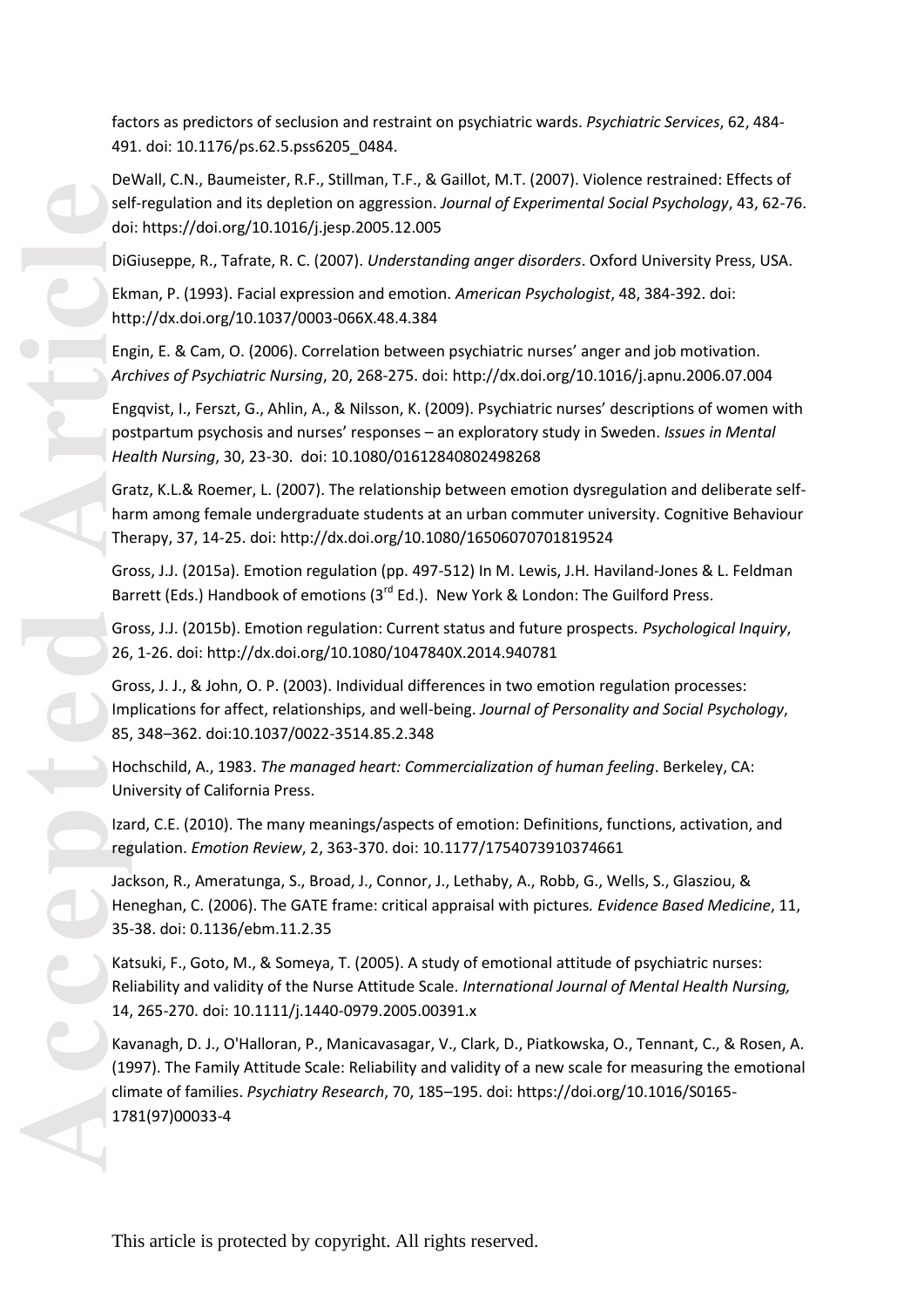Kouchaki, E., Rezaei, S., & Motaghi, M. (2016). Correlation between Anger and Job Motivation among psychiatric nurses in Kashan Psychiatric Hospital. *International Archives of Health Sciences*, 3, 151 -155.

Lanza, M. L. (1983). The reactions of nursing staff to physical assault by a patient. *Hospital and Community Psychiatry*, 34, 44 -47.

Lu, C-H., Wang, T-F. & Liu, C-Y. (2007). Psychiatric nurses' reactions to assault upon them by inpatients: a survey in Taiwan. *Psychological Reports*, 100, 777 -782. doi: http://dx.doi.org/10.4040/jkan.2015.45.4.544

Mann, S. (2005). A health-care model of emotional labour: An evaluation of the literature and development of a model. *Journal of Health Organization and Management,* 19, 304 -317. doi: http://dx.doi.org/10.1108/14777260510615369

Moher, D. Liberati, A., Tetzlaff, J., & Altman, D. G. (2009). Preferred reporting items for systematic reviews and meta-analyses: the PRISMA statement. BMJ, 339:b2535. doi:10.1186/2046-4053-4-1

Moos, R., Shelton, R., & Petty, C. (1973). Perceived ward climate and treatment outcome. *Journal of Abnormal Psychology*, 82, 291 -298. doi: http://dx.doi.org/10.1037/h0035184

Murray, M. G., & Snyder, J. C. (1991). When staff are assaulted: a nursing consultation support service. *Journal of Psychosocial Nursing and Mental Health Services*, 29, 24 -29.

National Institute for Health and Care Excellence (2012). *Methods for the development of NICE public health guidance (third edition).* London: National Institute for Health and Care Excellence

Needham, I., Abderhalden, C., Halfens, R. J. G., Fischer, J. F., & Dassen, T. (2005). Non -somatic effects of patient aggression on nurses: a systematic review. *Journal of Advanced Nursing, 49*(3), 283 -296.

Novaco, R. W. (2003). *The Novaco Anger Scale and Provocation Inventory (NAS -PI)*. Los Angeles: Western Psychological Services.

Parkes, J. (2003). The nature and management of aggressive incidents in a medium secure unit. *Medicine, Science and the Law*, 43, 69 -74. doi: 10.1258/rsmmsl.43.1.69

Persons, J. B., & Burns, D. D. (1985). Mechanism of action of cognitive therapy: Relative contribution of technical and interpersonal intervention. *Cognitive Therapy and Research*, 9, 539 -551.

Plutchik, R. (1980). A general psychoevolutionary theory of emotion. In: R. Plutchik & H. Kellerman (Eds.): *Emotion: Theory, Research, and Experience: Volume 1 Theories of Emotion.* New York, NY: Academic Press.

Popay, J.H., Roberts, A., Sowden, M., Petticrew, L., Arai, N., Britten, M., Rodgers, K.R., & Duffy, S. (2006). *Guidance on the conduct of narrative Synthesis in systematic reviews: Final report*. Swindon: ESRC Methods Programme.

Pope, K. S. & Tabachnick, B. G. (1993). Therapists' anger, hate, fear, and sexual feelings: National survey of therapist responses, client characteristics, critical events, formal complaints, and training. *Professional Psychology: Research and Practice*, 24, 142 -152. doi: http://dx.doi.org/10.1037/0735 - 7028.24.2.142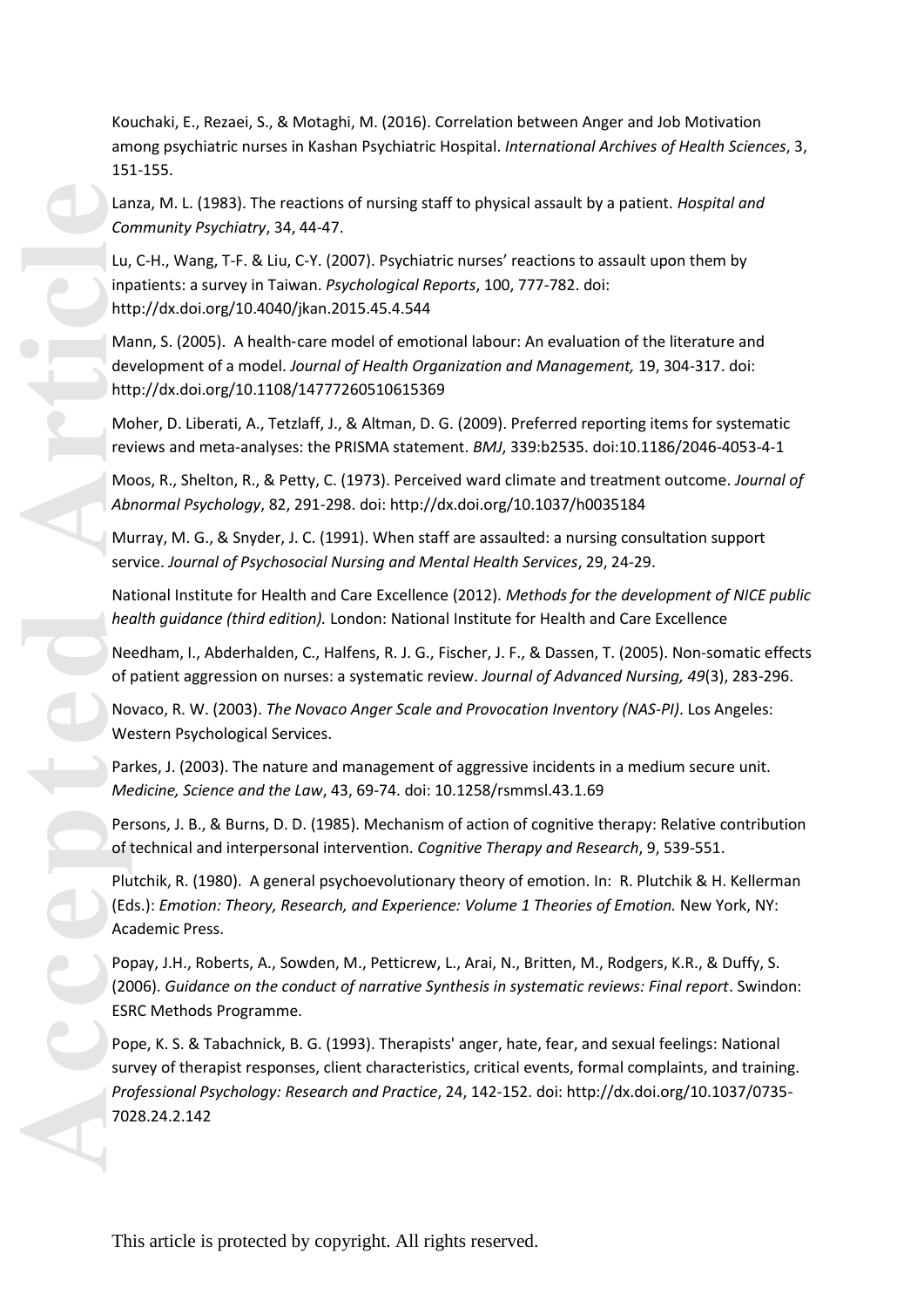Ryan, J. A., & Poster, E. C. (1989). The assaulted nurse: short -term and long -term responses. *Archives of Psychiatric Nursing*, 3, 323 -331.

Scirst, D.L. (2011). Psychology (Second Edition). New York, NY: Worth Publishers .

Sequeira, H. & Halstead, S. (2004). The psychological effects on nursing staff of administering physical restraint in a secure psychiatric hospital: 'when I go home, it's then that I think about'. *The British Journal of Forensic Practice*, 6, 3 -15. doi: http://dx.doi.org/10.1108/14636646200400002

Siegel, J.M. (1986). The Multidimensional Anger Inventory. *Journal of Personality and Social Psychology*, 51,191 -200. doi: 10.1037/0022 -3514.51.1.191.

Spencer, L., Ritchie, J., Lewis, J., & Dillon, L. (2003). *Quality in qualitative evaluation: A framework for assessing research evidence*. London: Government Chief Social Researcher's Office. Retrieved 12th May 2017 from: file:///C:/Users/g516715/Downloads/a -quality -framework -tcm6 -38740.pdf

Spielberger, C. D., Jacobs, G., Dussel, S., & Crane, R. S. (1983). Assessment of anger: The State-Trait Anger Scale. In Butcher, N., & Spielberger, C. D. (Eds.), *Advances in personality assessment* (Vol. 2, pp. 159 -188). Hillsdale, NJ: Lea.

Winnicott, D. W. (1949). Hate in the counter -transference. *International Journal of Psycho -Analysis*, 30, 69 -74.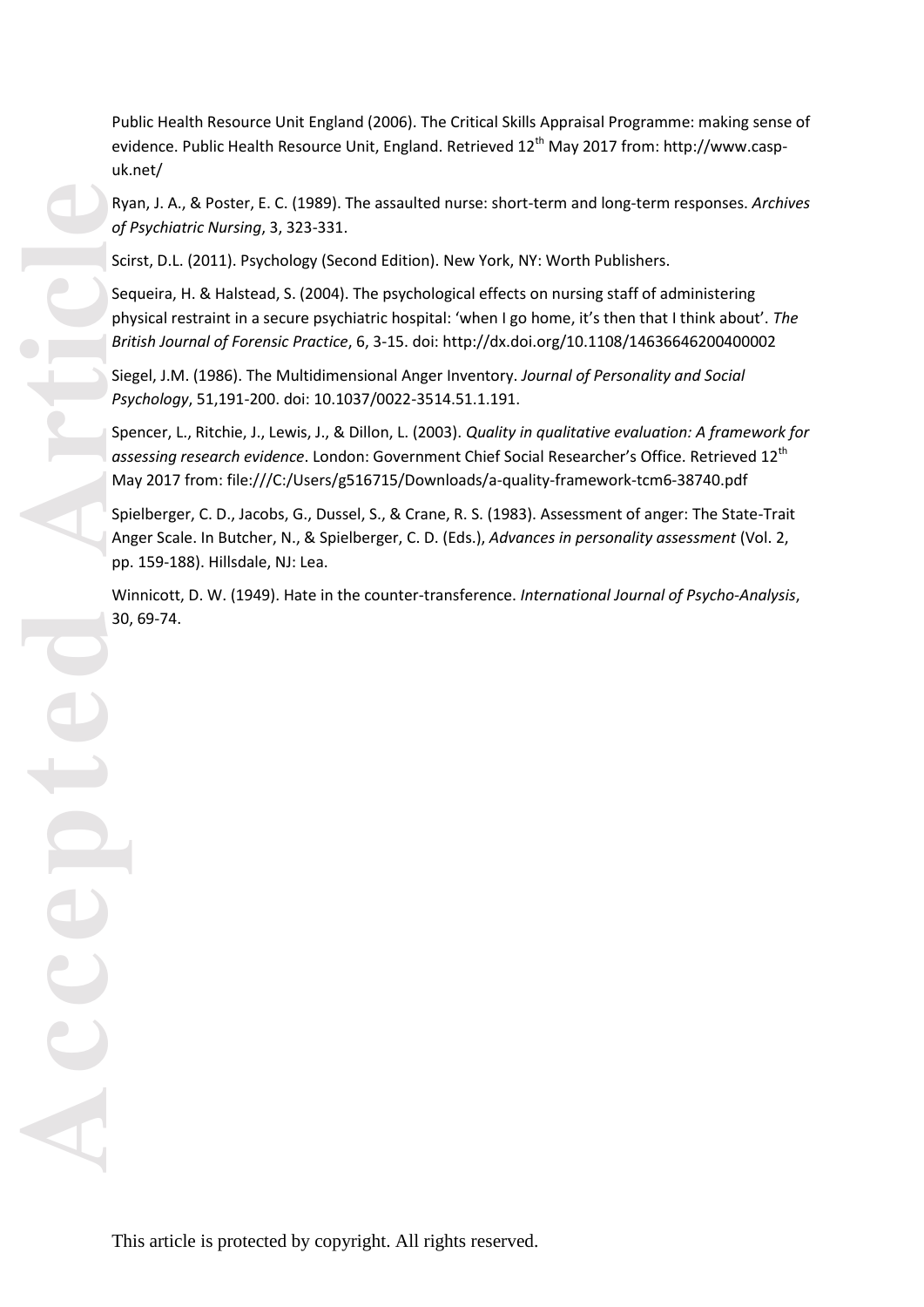### Table 1: Characteristics of included studies

| <b>Study</b>                    | <b>Participants</b>                                                                                                                     | <b>Setting</b>                                                       | Study aim                                                                                                                                                             | <b>Design</b>                                | <b>Results</b>                                                                                                                                                                                                              | <b>Authors' conclusions</b>                                                                                                                                                                     |
|---------------------------------|-----------------------------------------------------------------------------------------------------------------------------------------|----------------------------------------------------------------------|-----------------------------------------------------------------------------------------------------------------------------------------------------------------------|----------------------------------------------|-----------------------------------------------------------------------------------------------------------------------------------------------------------------------------------------------------------------------------|-------------------------------------------------------------------------------------------------------------------------------------------------------------------------------------------------|
| De Benedictis<br>et al $(2011)$ | 309 staff (nurses,<br>rehabilitation instructors and<br>nurse's aides)                                                                  | Eight general<br>and forensic<br>psychiatric<br>hospitals,<br>Quebec | Examined whether staff<br>perceptions of factors<br>related to the care team<br>and violence on the ward<br>predicted use of seclusion<br>and restraint               | Cross-sectional survey                       | Correlational. Greater expression of<br>anger and aggression among staff<br>members and perception of a higher<br>level of self-harm among patients<br>significantly predicted of greater<br>use of seclusion and restraint | Appropriate management of<br>anger and aggression creates a<br>sense of security and can help<br>reconcile the balance between<br>therapeutic interventions and<br>the need to control patients |
| Engin & Cam<br>(2006)           | 378 psychiatric nurses, $M$ age<br>35 years, M years experience<br>14 years                                                             | Nine<br>psychiatric<br>hospitals,<br>Turkey                          | Determine the correlation<br>between the level of anger<br>and the job motivation of<br>nurses                                                                        | Cross-sectional survey                       | Correlational. Negative correlation<br>between job motivation and<br>suppressed anger                                                                                                                                       | Behaviours that cause the<br>most anger: inadequate<br>resources and conditions.<br>unclear team relationships and<br>roles, and patients' aggressive<br>behaviours                             |
| Forsyth<br>(2007)               | 26 mental health staff (14)<br>registered nurses, 9 support<br>workers, $3$ unknown). M age<br>38.9 years; $M$ experience 7.7<br>years. | One acute<br>inpatient<br>mental health<br>service. UK               | Identify whether partici-<br>pants' emotional reactions<br>and intended helping<br>behaviours differ by diag-<br>nosis, perceived control-<br>lability and stability. | 2x2x2 repeated measures<br>factorial design. | Main effect for workers to be.<br>angrier when causes were perceived<br>as due to controllable factors; but<br>for both patients with personality<br>disorder and depression.                                               | Need to develop reflective<br>frameworks to articulate and<br>understand the emotions that<br>mental health workers may<br>experience                                                           |
| Jalil et al<br>(2017)           | 68 psychiatry nurses (71%)<br>females), $M$ age 41 years,<br>$74\% > 2$ year experience                                                 | Three<br>psychiatric<br>hospitals, UK                                | Explore relationships<br>between anger, exposure<br>to patient aggression,<br>attitudes to, and use of,<br>containment                                                | Cross-sectional survey                       | Humiliating patient aggression<br>related to nursing staff anger,<br>Approval of restraint related to<br>nursing staff anger                                                                                                | Education and training in<br>prevention of violence must<br>consider the role of nursing<br>staff emotion.                                                                                      |
| Katsuki et al<br>(2005)         | 189 psychiatric nurses (76%)<br>female; 47% registered; $M$<br>experience 12.7 years)                                                   | Two psychi-<br>atric hospitals<br>Japan.                             | Test a measure of<br>expressed emotion (EE)<br>the Nurses Attitudes Scale.                                                                                            | Cross-sectional survey                       | Analysis revealed three factors<br>including 6-item 'Hostility' which<br>was correlated with a measure of<br>burnout.                                                                                                       | Results suggest that the NAS<br>represents an approximation<br>of the EE of psychiatric<br>nurses.                                                                                              |
| Kouchaki et<br>al (2016)        | 50 psychiatry nurses (50%)<br>male); $<$ 10 to >20 years<br>experience.                                                                 | Single<br>hospital, Iran.                                            | Evaluate relationship<br>between anger and job<br>motivation                                                                                                          | Cross-sectional survey                       | Significant inverse relationship<br>between s anger and job motivation<br>, and between anger and conditions<br>of employment                                                                                               | Approaches to manage anger<br>should be included in training<br>for psychiatric nurses.                                                                                                         |

This article is protected by copyright. All rights reserved.

**Accepted Article** H pte  $\epsilon$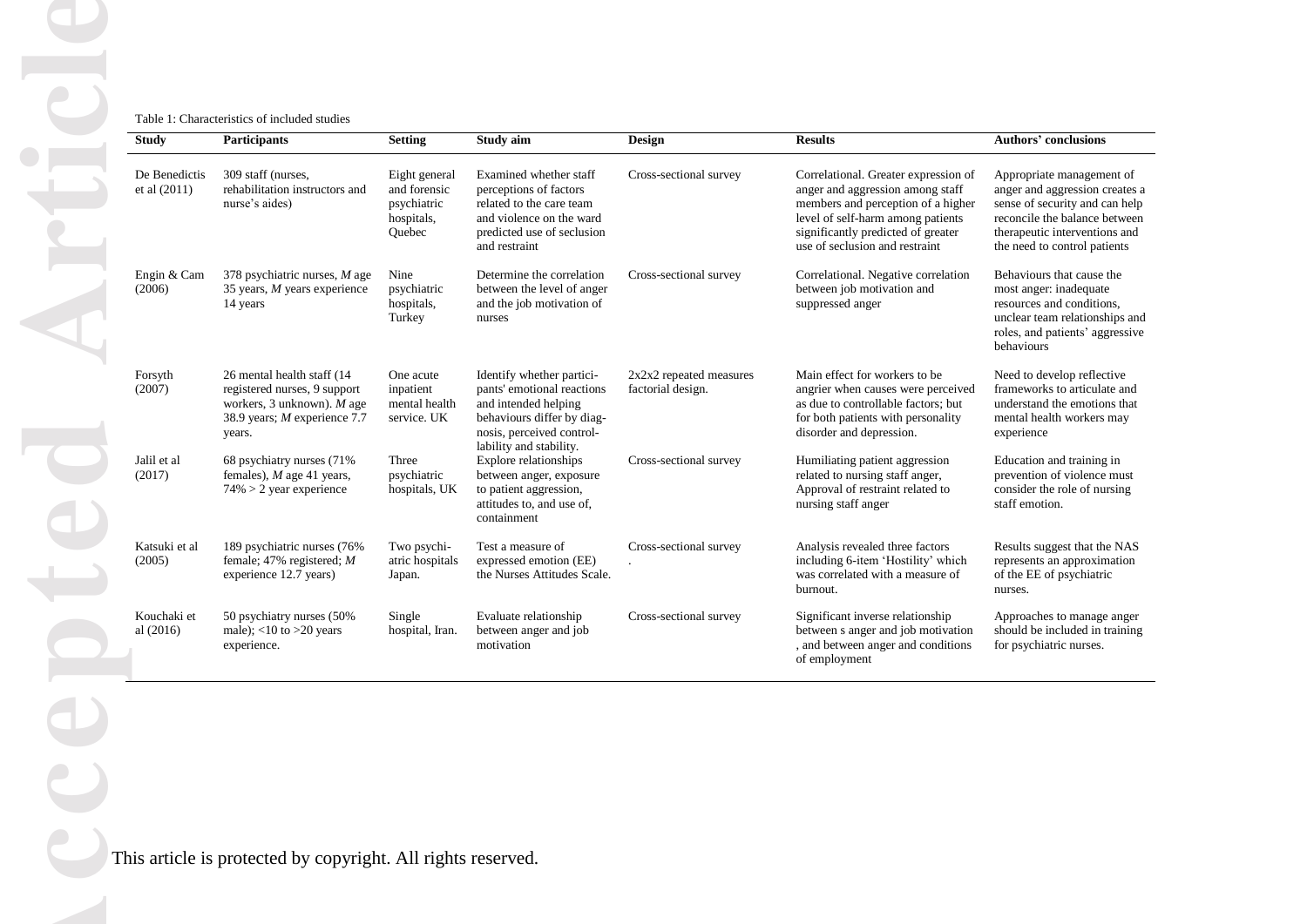| <b>Study</b>               | <b>Participants</b>                                                                                     | <b>Setting</b><br>Study aim                                                     |                                                                                                                                                                 | <b>Design</b>                                   | <b>Results</b>                                                                                                                                                                                                                                                                                                                    | <b>Authors' conclusions</b>                                                                                                                                                                 |  |  |
|----------------------------|---------------------------------------------------------------------------------------------------------|---------------------------------------------------------------------------------|-----------------------------------------------------------------------------------------------------------------------------------------------------------------|-------------------------------------------------|-----------------------------------------------------------------------------------------------------------------------------------------------------------------------------------------------------------------------------------------------------------------------------------------------------------------------------------|---------------------------------------------------------------------------------------------------------------------------------------------------------------------------------------------|--|--|
| Lanza (1983)               | 40 nurses (58% nursing<br>assistants), $M$ age 38 years,<br>$M$ experience 6 years                      | Psychiatric<br>wards, US                                                        | Determine the type of<br>emotional, cognitive,<br>social, and bio-physio-<br>logical reactions that<br>nursing staff experience<br>due to physical assault      | Cross-sectional survey                          | High 'no response' rate on questions<br>about emotional reactions. Anger as<br>a emotional reaction was a short<br>and long term reaction                                                                                                                                                                                         | High 'no response' rate a<br>result of an actual lack of<br>reaction or inability to admit<br>to the reaction themselves?                                                                   |  |  |
| Law et al.<br>(2009)       | 157 students (39 nursing plus<br>medical, clinical psychology,<br>physics/astronomy; 61%<br>female      | Two<br>universities<br>(UK)                                                     | Explore how healthcare<br>and non-healthcare<br>students think and feel<br>about vignettes describing<br>adolescent self-harm<br>behaviour.                     | Cross-sectional survey                          | Medical students $>$ others rate a<br>young person as responsible for<br>their self-harm and reported higher<br>feelings of anger towards them.<br>Anger associated with attribution of<br>manipulatory intent and reduced<br>willingness to help.                                                                                | Implications of anger should<br>be considered when develop-<br>ing staff and services.                                                                                                      |  |  |
| Lu & Liu<br>(2007)         | 106 psychiatric nurses, $M$<br>age 29, $M$ years of<br>experience 5.2                                   | Two<br>psychiatric<br>hospitals,<br>Taiwan                                      | Evaluate the reaction of<br>psychiatric nursing staff to<br>assaults by patients and<br>examine factors relevant<br>to the nurses' reactions<br>and perceptions | Cross-sectional survey                          | "Anger" was the most common<br>emotional reaction. Nurses<br>expressed discomfort in caring for<br>patients who assaulted them                                                                                                                                                                                                    | Essential to assure that nurses'<br>feelings were satisfactorily<br>addressed with adequate<br>empathy and the availability<br>of sufficient support from<br>staff                          |  |  |
| McDonald &<br>Ahern (2002) | 95 registered nurses drawn<br>from a computer generated<br>sample of 500 (250 mental<br>health nurses). | <b>Nurses</b><br>registered<br>with Nurses<br>Board of<br>Western<br>Australia. | To explore the health<br>effects of whistleblowing<br>and non-whistleblowing.                                                                                   | Cross-sectional survey                          | Anger was the predominate emotion<br>reported by nurses in this study<br>when they blew the whistle. 66% of<br>whistleblowers and 72% of non-<br>whistleblowers experienced anger.<br>More whistleblowers reported<br>feeling bitter and cynical, while<br>more non-whistleblowers felt anger<br>and had thoughts of retaliation. | It is recommended that nurse-<br>whistleblower support<br>networks be established in<br>local areas to provide<br>guidance for others engaged<br>in the process of reporting<br>misconduct. |  |  |
| Massey<br>(1991)           | 22 mental nurses                                                                                        | One hospital<br>due for<br>closure in 15<br>months, UK                          | Explore grief at the<br>impending closure of the<br>hospital                                                                                                    | Cross-sectional survey/<br>qualitative elements | Anger/resentment reported by 5<br>(23%) participants.                                                                                                                                                                                                                                                                             | Nurses experienced a grief<br>reaction at institutional<br>loss. Additional support should<br>be available for nurses in this<br>position.                                                  |  |  |
| Ryan &<br>Poster (1989)    | 61 nurses, 63% over 5 year<br>experience                                                                | Neuro-<br>psychiatric<br>hospital, US                                           | Describe the emotional,<br>cognitive, social, and bio-<br>physiological short-and<br>long-term reactions of<br>nursing staff to physical<br>assaults            | Cross-sectional survey                          | The highest number of moderate to<br>severe responses were reported for<br>emotional and bio-phyisological<br>categories. Most common reaction<br>emotional response was anger,<br>which was experienced by 40% to<br>50% of sample                                                                                               | Discussion should be<br>provided to non-injured staff<br>who are participants in or<br>observers of an assault<br>incident                                                                  |  |  |

This article is protected by copyright. All rights reserved.

**Accepted Article**  $\overline{c}$ epter D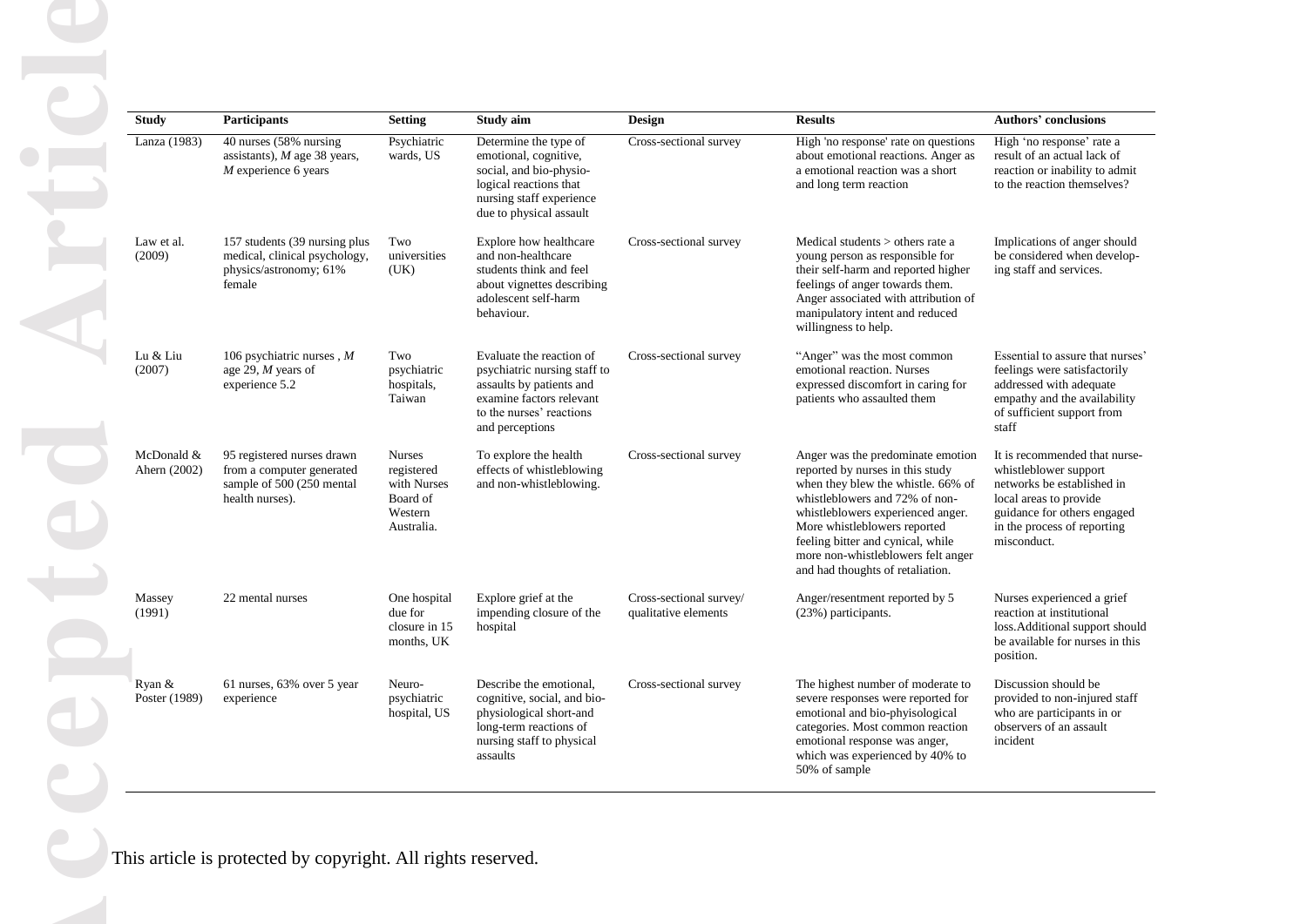Table 2: Nursing staff anger: quality appraisal of studies

|                                      |                                        | Population        |                              |                  | Method of selection  |                               |                                        |                       |                             |                          | Outcomes                      |                   |                               |                               | Analyses                        |                             |                               |                     | Summary                    |
|--------------------------------------|----------------------------------------|-------------------|------------------------------|------------------|----------------------|-------------------------------|----------------------------------------|-----------------------|-----------------------------|--------------------------|-------------------------------|-------------------|-------------------------------|-------------------------------|---------------------------------|-----------------------------|-------------------------------|---------------------|----------------------------|
|                                      | Source                                 | Eligible          | <b>Selected</b>              | Exposure<br>bias | Theoretical<br>basis | Contamination                 | <b>Confounders</b>                     | Applicable<br>setting | <b>Reliable</b>             | Complete                 | Assessed                      | Follow-up<br>time | Meaningful                    | Powered                       | variables<br>Multiple           | Appropriate                 | Calculable                    | Internally<br>valid | <b>Externally</b><br>valid |
| Lanza<br>(1983)                      | $\ddot{}$                              | $^{+}$            | $\overline{+}$               |                  | $^{++}$              | ${\bf N}$<br>A                |                                        | $^{+}$                | $\frac{\text{N}}{\text{R}}$ | $^{+}$                   | N<br>$\overline{A}$           | NA                | $\mathbf N$<br>$\overline{A}$ | N<br>$\overline{\mathsf{R}}$  | $^{+}$                          | ${\bf N}$<br>$\overline{R}$ | N<br>$\mathbb{R}$             | $^{+}$              | $\! + \!$                  |
| Ryan &<br>Poster<br>(1989)           | $+$                                    | $^{++}$           | $^{++}$                      | $^{+}$           | $^{++}$              | N<br>A                        | $^{+}$                                 | $\ddot{}$             | $^{++}$                     | $^{+}$                   | N<br>$\overline{A}$           | <b>NA</b>         | $^{++}$                       | $\frac{N}{R}$                 | $^{+}$                          | $^{+}$                      | N<br>$\overline{\mathsf{R}}$  | $^{+}$              | $\! + \!$                  |
| Forsyth<br>(2007)                    | $^{+}$                                 | $^{+}$            | $^{+}$                       | $\ddot{}$        | $^{++}$              | $\mathbf N$<br>A              | $\mathbf N$<br>$\overline{\mathsf{R}}$ | $^{+}$<br>$\ddot{}$   | $^{+}$                      | $\ddot{}$                | N<br>A                        | NA                | $\mathbf N$<br>$\overline{A}$ |                               | $\ddot{}$                       | $^{++}$                     | $^{++}$                       | $^{+}$              | $\! +$                     |
| Engin &<br>Cam<br>(2006)             | $\ddot{}$                              | $^{+}$            | N<br>$\overline{\mathsf{R}}$ | $^{+}$           | $^{++}$              | $\mathbf N$<br>$\overline{A}$ | $\mathbf N$<br>$\overline{R}$          | $^{+}$                | $^{+}$                      | $^{+}$                   | N<br>$\overline{A}$           | <b>NA</b>         | $\mathbf N$<br>$\overline{A}$ | $\mathbf N$<br>$\overline{R}$ | $^{+}$                          | $^{++}$                     | $^{+}$                        | $^{+}$              | $\! + \!$                  |
| Lu et al<br>(2007)                   | $^{+}$                                 | $^{+}$            | $\ddot{}$                    | $\ddot{}$        | $^{++}$              | $\mathbf N$<br>A              | ${\bf N}$<br>$\overline{R}$            | $^{+}$                | N<br>$\overline{R}$         | $\ddot{}$                | N<br>$\overline{A}$           | NA                | $\mathbf N$<br>$\overline{A}$ | N<br>$\overline{R}$           | $^{+}$                          | $^{++}$                     | $^{+}$                        | $^{+}$              | $\! +$                     |
| De<br>Benedict<br>is et al<br>(2011) | $^{+}$                                 | $\ddot{}$         | $\frac{N}{R}$                | $^{+}$           | $^{++}$              | $\mathbf N$<br>A              | ${\bf N}$<br>$\overline{\mathsf{R}}$   | $^{+}$                | $^{++}$                     | $^{+}$                   | N<br>$\overline{A}$           | <b>NA</b>         | $^{+}$                        | N<br>R                        | $^{++}$                         | $^{++}$                     | $^{++}$                       | $^{+}$              | $\! + \!$                  |
| Jalil et al<br>(2017)                | $\ddot{}$                              | $\ddot{}$         | $^{+}$                       | $^{+}$           | $^{++}$              | $\mathbf N$<br>$\overline{A}$ | $^{+}$                                 |                       | $^{++}$                     | $^{+}$                   | N<br>$\overline{A}$           | NA                | $^{+}$                        | $^{+}$                        | $^{++}$                         | $^{++}$                     | $^{++}$                       | $^{+}$              | $\! +$                     |
| Katsuki<br>et al<br>(2005)           | $+$                                    | N<br>$\mathbb{R}$ | N<br>$\mathbb{R}$            | $^{+}$           | $^{++}$              | N<br>$\overline{A}$           | N<br>$\overline{R}$                    | $\ddot{}$             | $^{+}$                      | $^{+}$                   | N<br>A                        | <b>NA</b>         | $^{+}$                        | $\frac{\text{N}}{\text{R}}$   | $^{+}$                          | $^{++}$                     | $^{++}$                       | $^{+}$              | $\! + \!$                  |
| Kouchak<br>i et al<br>(2016)         |                                        | $^{+}$            | N<br>$\overline{\mathsf{R}}$ | $^{+}$           | $^{++}$              | N<br>$\overline{A}$           | N<br>$\overline{R}$                    | $^{+}$                | $^{+}$                      | $^{+}$<br>$\ddot{}$      | N<br>$\overline{A}$           | <b>NA</b>         | N<br>$\overline{A}$           | N<br>$\overline{R}$           | $^{+}$                          | $^{++}$                     | $^{+}$                        | $^{+}$              | $\! + \!$                  |
| Law et<br>al (2009)                  | $^{+}$                                 | $+ +$             | $^{++}$                      | $^{+}$           | $^{++}$              | $^{+}$                        | $\mathbf N$<br>$\overline{\mathsf{R}}$ | $^{+}$<br>$\ddot{}$   | $^{+}$                      | $^{+}$<br>$\overline{+}$ | $\mathbf N$<br>$\overline{A}$ | <b>NA</b>         | N<br>$\overline{A}$           | $^{++}$                       | $^{++}$                         | $^{++}$                     | $^{++}$                       | $^{+}$              | $^{+}$                     |
| McDona<br>ld &<br>Ahern<br>(2002)    | $\mathbf N$<br>$\overline{\mathsf{R}}$ | $^{+}$            |                              | $^{+}$           | $^{+}$               | N<br>$\overline{A}$           | N<br>$\overline{R}$                    | $^{+}$                | $^{+}$                      |                          | N<br>$\overline{A}$           | NA                | N<br>$\overline{A}$           | N<br>$\overline{R}$           | $^{+}$                          | $^{+}$                      | N<br>$\overline{A}$           | $^{+}$              |                            |
| Massey<br>(1991)                     | $^{+}$                                 | $^+$              | $^{+}$                       | $^{+}$           | $^{+}$               | N<br>$\overline{A}$           | N<br>$\overline{R}$                    | $\, +$<br>$\ddot{}$   |                             | $^{+}$                   | $\mathbf N$<br>$\overline{A}$ | <b>NA</b>         | N<br>$\overline{A}$           | N<br>$\overline{R}$           | $\mathbf N$<br>$\boldsymbol{A}$ | $\ddot{}$                   | $\mathbf N$<br>$\overline{A}$ | $^{+}$              | $^{+}$                     |

Key: ++ study minimised bias for study aspect named; + unclear or incomplete minimisation of bias; - significant sources of bias persist; NR aspect of study is not reported; NA not applicable for study design under review

This article is protected by copyright. All rights reserved.

**Accepted Article** H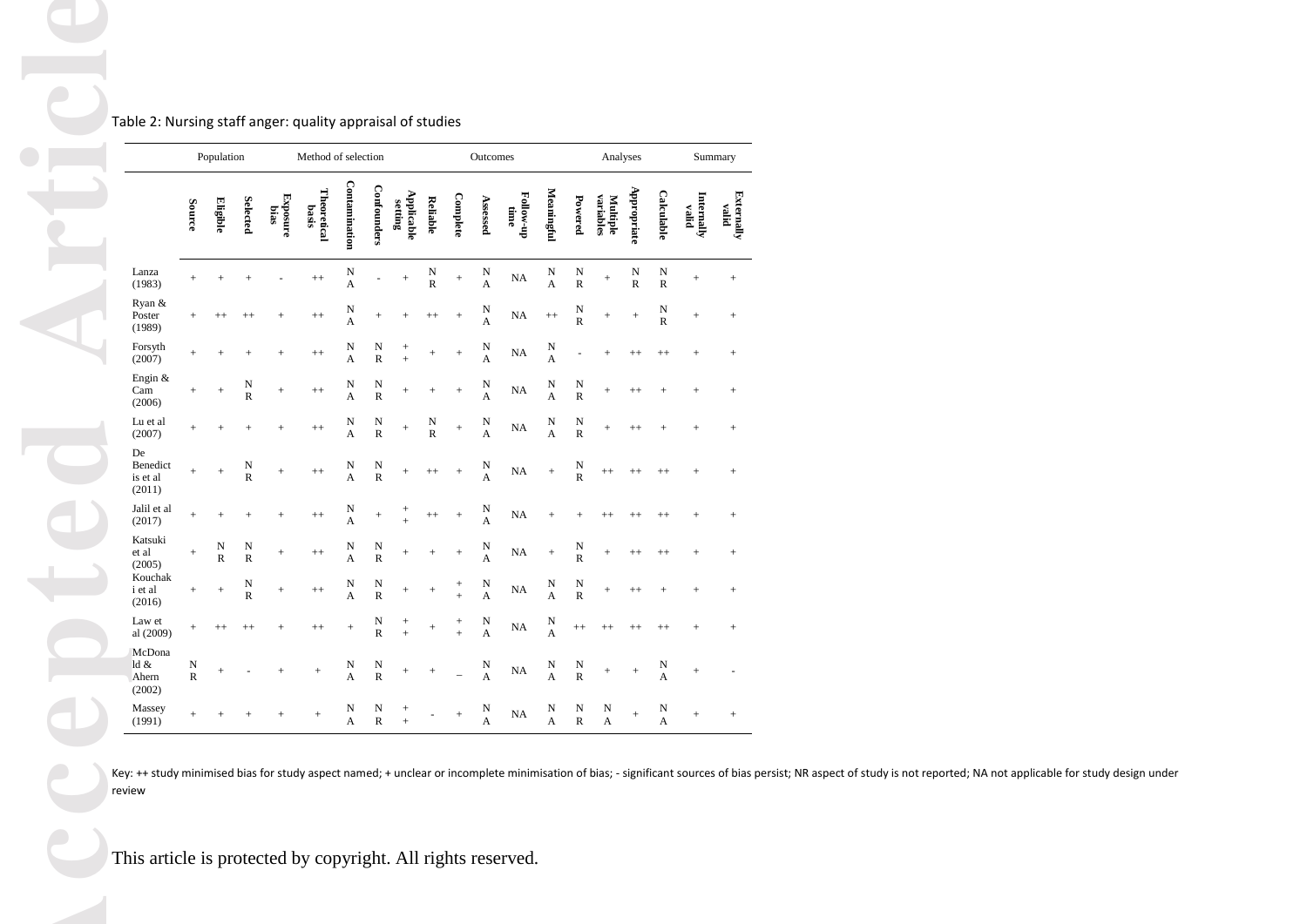| Study                         | Scale used                                                                                               | Content/Outcomes measured                                                                                                                                                                                                                                                                                                                       | Properties              |                |             |
|-------------------------------|----------------------------------------------------------------------------------------------------------|-------------------------------------------------------------------------------------------------------------------------------------------------------------------------------------------------------------------------------------------------------------------------------------------------------------------------------------------------|-------------------------|----------------|-------------|
|                               |                                                                                                          | (Anger-related information in bold)                                                                                                                                                                                                                                                                                                             |                         |                |             |
|                               |                                                                                                          |                                                                                                                                                                                                                                                                                                                                                 | consistency<br>Internal | Validity       | Reliability |
|                               |                                                                                                          |                                                                                                                                                                                                                                                                                                                                                 |                         |                |             |
| De Benedictis et al<br>(2011) | Group Environment Scale<br>(GES) (Moos, 2002)                                                            | 90 items measuring aspects of team climate: team<br>cohesiveness; leader support; tolerance for self-<br>discovery, guidance in performing tasks, expression<br>of anger and aggression within the team (9 items);<br>order and organisation; freedom of speech; leader<br>control; tolerance of independence; and tolerance for<br>innovation. |                         | Fa             |             |
| Engin & Cam (2006)            | <b>Trait Anger-Anger Expression</b><br>Scale (Spielberger et al., 1983)<br>- adapted in Turkish language | 34 item measure: 10 items for trait anger and 24<br>items for anger expression: three subscales: anger<br>control; anger expression; and anger suppression.                                                                                                                                                                                     |                         | Fa, Co         |             |
| Forsyth (2007)                | Items taken from Empathy<br>Scale (ES) (Burns & Nolen-<br>Hoeksema, 1992; Persons &<br>Burns, 1985)      | The study intended to measure: anger, empathy,<br>and helping behaviour, with the Empathy Scale<br>which comprises 10 items.                                                                                                                                                                                                                    |                         |                |             |
| Jalil et al (2017)            | Novaco Anger Scale -<br>Provocation Inventory (NAS-<br>PI) (Novaco, 2003)                                | A two-part anger measure. 60 item comprises four<br>anger disposition subscales: cognition; arousal;<br>behaviour; and regulation. 25 items focuses on<br>situations such as: disrespectful treatment;<br>unfairness; frustration; annoying traits of others;<br>and irritations.                                                               |                         | Fa, Co,<br>Con |             |
| Katsuki et al (2005)          | Nurse Attitude Scale (NAS)<br>(authors)                                                                  | 30 item measure which factor analysis revealed three<br>factors: criticism; hostility (6 items); and positive<br>remarks.                                                                                                                                                                                                                       | $\ddot{}$               | Fa, Co,<br>Con |             |
| Kouchaki et al<br>(2016)      | <b>Multidimensional Anger</b><br>Inventory (MAI) (Siegel, 1986)                                          | 38 item to measure anger in relation to frequency,<br>duration, magnitude, range of anger-arousing<br>situations, mode of expression, and hostile outlook.                                                                                                                                                                                      |                         | Co,<br>Con     |             |
| Lanza (1983)                  | A purpose-developed<br>questionnaire (author)                                                            | Short and long term emotional (anger), cognitive,<br>social and bio-physiological reactions to assault, in<br>which the intensity is rated                                                                                                                                                                                                      |                         |                |             |
| Law et al (2009)              | Items taken The Attribution<br>Questionnaire-24 (AQ24)<br>Corrigan et al., 2001)                         | 18 items taken from AQ24 and wording of items were<br>adapted which comprised 8 subscales: personal<br>responsibility; sympathy; anger (n items unstated);<br>anxiety; helping/rejecting behaviours, support for<br>coercion and segregation; perceived manipulation;<br>and perceived severity of risk.                                        |                         |                |             |
| Lu & Liu (2007)               | Assault Response<br>Questionnaire (Lanza, 1988)<br>adapted in Chinese language                           | 44 item questionnaire which has 3 subscales:<br>emotional, bio-physiological, and social. An anger<br>item is included within the emotional subscale.                                                                                                                                                                                           | $\overline{a}$          | Fa             |             |

# Table 3: Measurement tools used and psychometric properties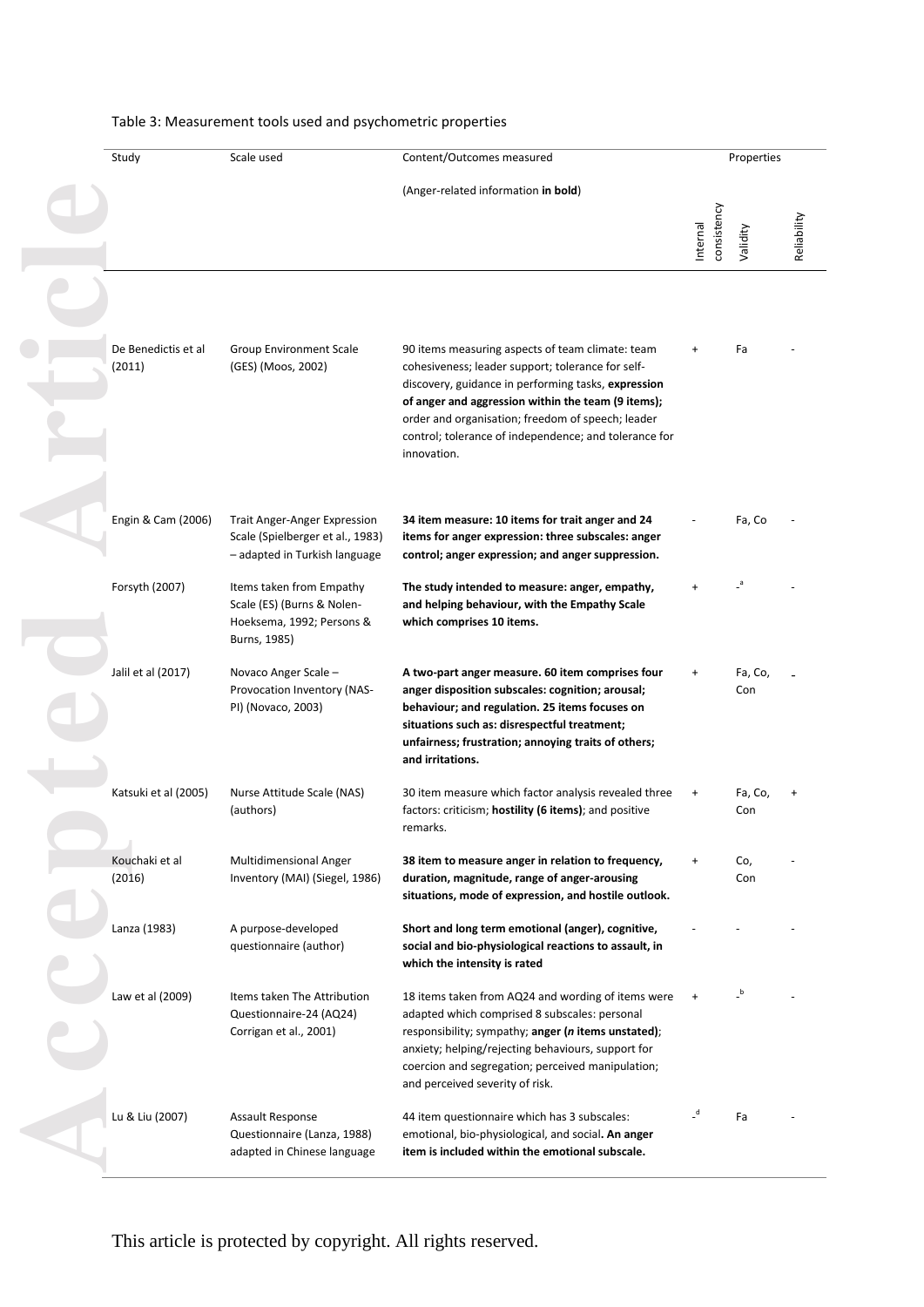| McDonald & Ahern        | Purpose-developed study                                        | Questionnaire contained nursing dilemmas,                                                                                                       | $\mathsf{C}$ | Co, |  |
|-------------------------|----------------------------------------------------------------|-------------------------------------------------------------------------------------------------------------------------------------------------|--------------|-----|--|
| (2002)                  | questionnaire (authors)                                        | whistleblower and non-whistleblower actions, and                                                                                                |              | Con |  |
|                         |                                                                | physical and emotional problems (including anger)                                                                                               |              |     |  |
|                         |                                                                | known to be associated with stress.                                                                                                             |              |     |  |
| Massey (1991)           | Purpose-developed study task<br>(author)                       | A task that involves 10 partial sentences to be<br>completed freehand to explore nurses' feelings.<br>Responses researcher-assigned as 'anger'. |              |     |  |
| Ryan & Poster<br>(1989) | A modified version of Assault<br><b>Response Questionnaire</b> | 61 item which measures short and long term<br>responses to assault in four categories: social;                                                  | $\ddot{}$    |     |  |
|                         | (Lanza, 1983)                                                  | emotional (anger, <i>n</i> items unstated); cognitive; and<br>biophysiological.                                                                 |              |     |  |

Key: Fa = Face validity, Co = Construct validity, Con = Concurrent validity

<sup>a</sup> Anger is not a factor in the Empathy Scale (Pearson & Burns, 1985); <sup>b</sup> Paper reports Attribution Questionnaire has been used in another paper, but it could not be identified in the cited paper to ascertain its psychometric properties; <sup>c</sup> Paper states internal reliability tests were carried out, but does not report Cronbach's alpha value; <sup>d</sup>Assault Response Questionnaire (Lanza, 1988) translated in Chinese, but no IR tests were reported; <sup>e</sup> Paper reports validity has been reported in another paper, but is not addressed in the cited paper